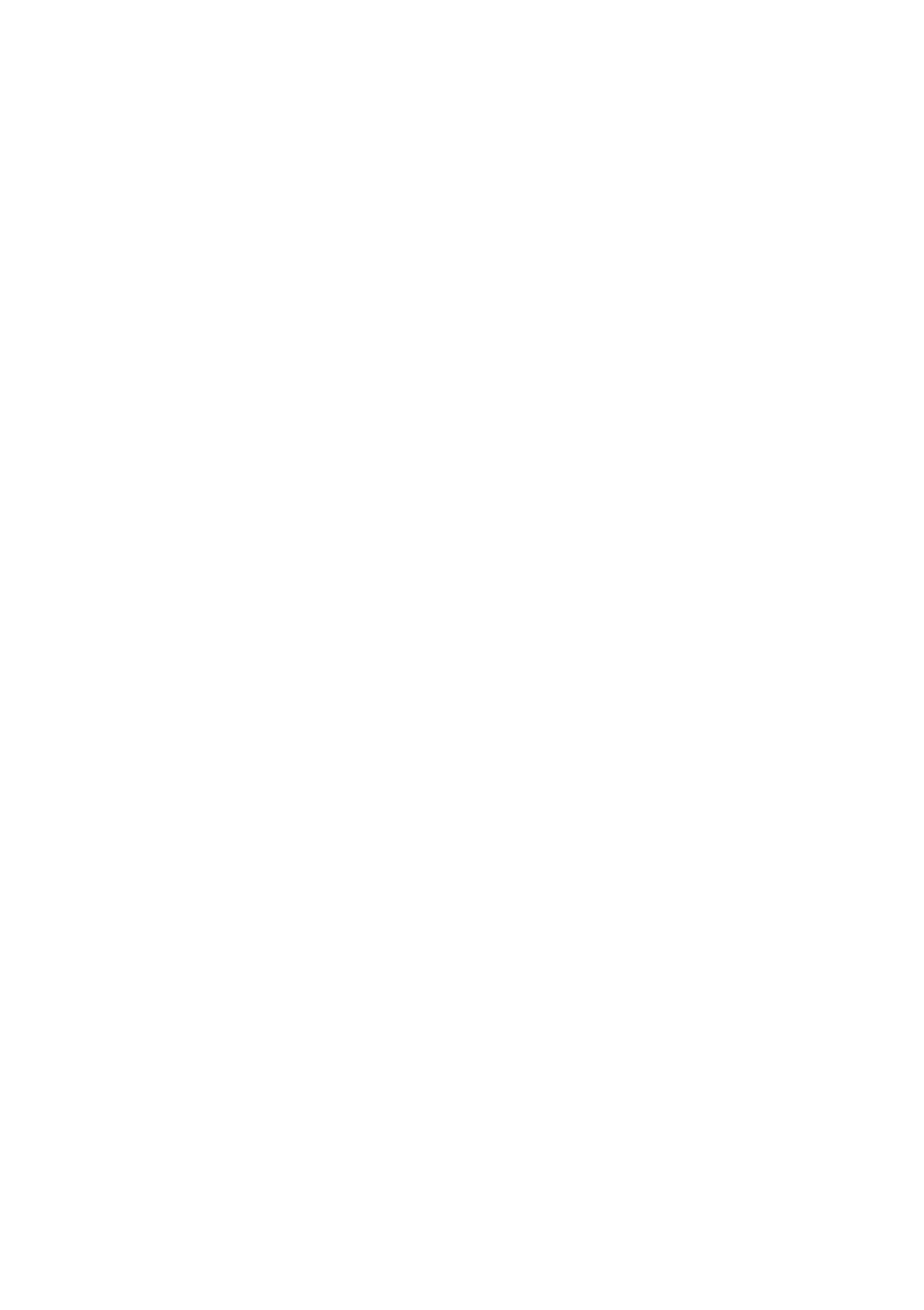#### **CONTENTS**

| 1. WIRING AND CONFIGURATION  | $\overline{4}$ |
|------------------------------|----------------|
| 2. IDENTIFICATION BENCH      | 5              |
| 3. STATUS BENCH              | 6              |
| 4. FLOW RATE BENCH           | 8              |
| 5. CONDUCTIVITY (EC) BENCH   | 10             |
| 6. CHLORINE BENCH (PPM)      | 12             |
| 7. pH BENCH                  | 14             |
| 8. REDOX (ORP) BENCH         | 16             |
| 9. CONFIGURATION BENCH       | 17             |
| 10. EXAMPLES                 | 20             |
| 11. ERROR RESPONSE CODES     | 22             |
| EU DECLARATION OF CONFORMITY | 23             |
| <b>GUARANTEE</b>             | 23             |



In order to avoid personal injury risks and environmental damage, and to ensure that the device works correctly, the personnel in charge of installing, operating and maintaining the device must follow the instructions given in this manual, paying particular attention to the recommendations and warning detailed in it. In addition, they must follow the specific instructions of use for the chemical products that they wish to dose.

This device must not be used by people (including children) with reduced physical, sensory or mental capacities or a lack of experience and knowledge, unless they do so under supervision or they are informed of the correct procedures. Children must not play with the device unsupervised.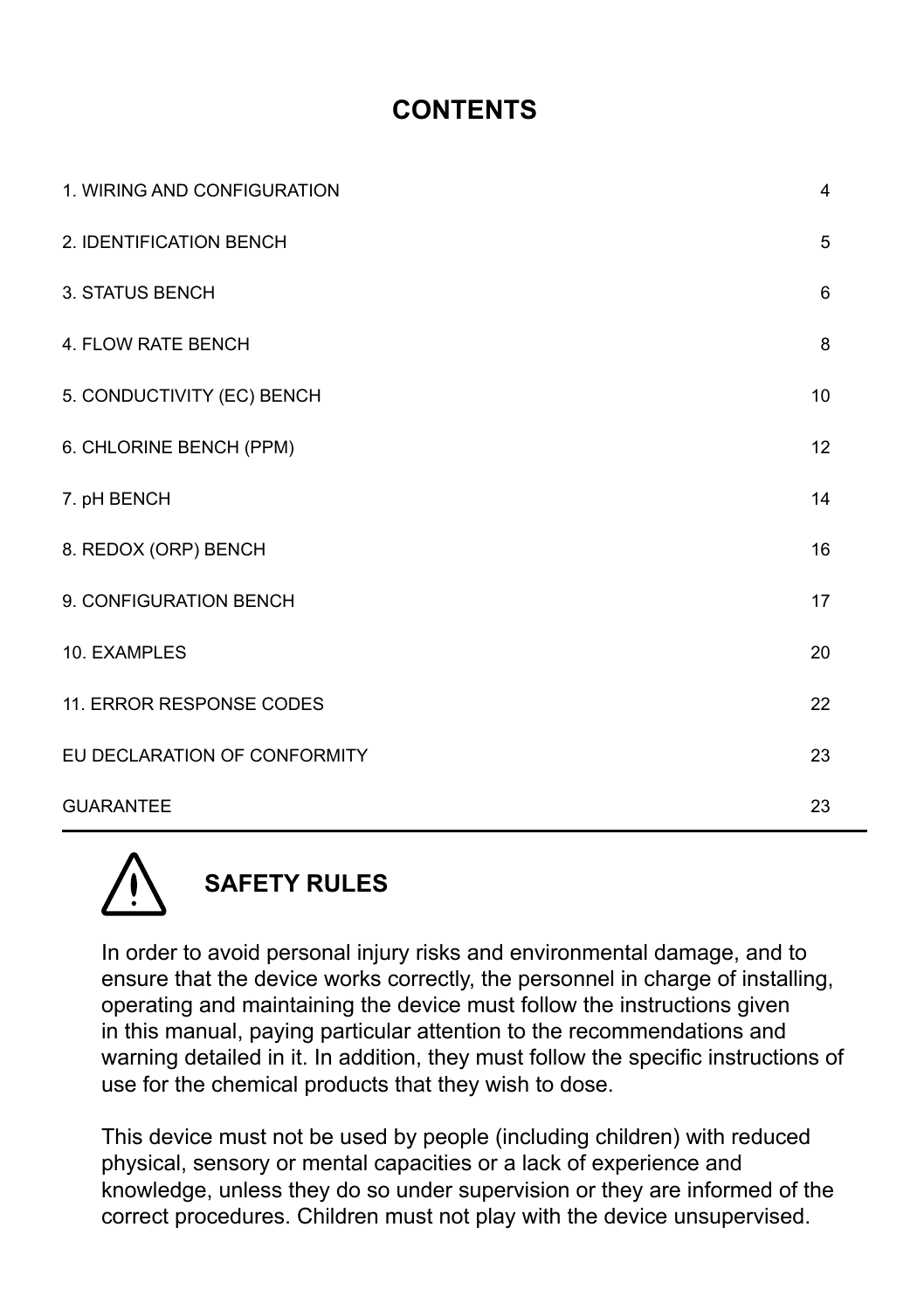<span id="page-3-0"></span>

### **1. WIRING AND CONFIGURATION**

#### **Connections**

| Bus                  | RS-485           |
|----------------------|------------------|
| Communication/Wiring | Half-Duplex A, B |
| Protocol             | Modbus RTU       |



#### **Serial communication**

|                             | <b>Default value</b> | Value range                                                   |
|-----------------------------|----------------------|---------------------------------------------------------------|
| Modbus slave address        |                      | $1 - 99$                                                      |
| Bits per second (baud rate) | 9600                 | 1200 / 2400 / 4800 / 9600 /<br>19200 / 38400 / 57600 / 115200 |
| Number of bits              | 8                    | 8                                                             |
| Parity                      | None                 | Even / Odd / Neither                                          |
| Stop bits                   | 1                    | 12                                                            |
| Hardware control            | <b>No</b>            | --                                                            |
| Software control            | No                   | --                                                            |
| Character timeout           | $20 \text{ ms}$      |                                                               |
| End of message timeout      | $100 \text{ ms}$     |                                                               |

NB: If a RS232/RS485 converter or similar is required, make sure that the signal emitted does not produce an echo.

Supported modbus functions:

| <b>Read Holding Registers</b>   | 0x03 |
|---------------------------------|------|
| <b>Write Single Register</b>    | 0x06 |
| <b>Write Multiple Registers</b> | 0x10 |

NB: This version of the manual refers to controller firmware version **WTRtec v1.21.** For other versions, please contact **sat@itc.es.**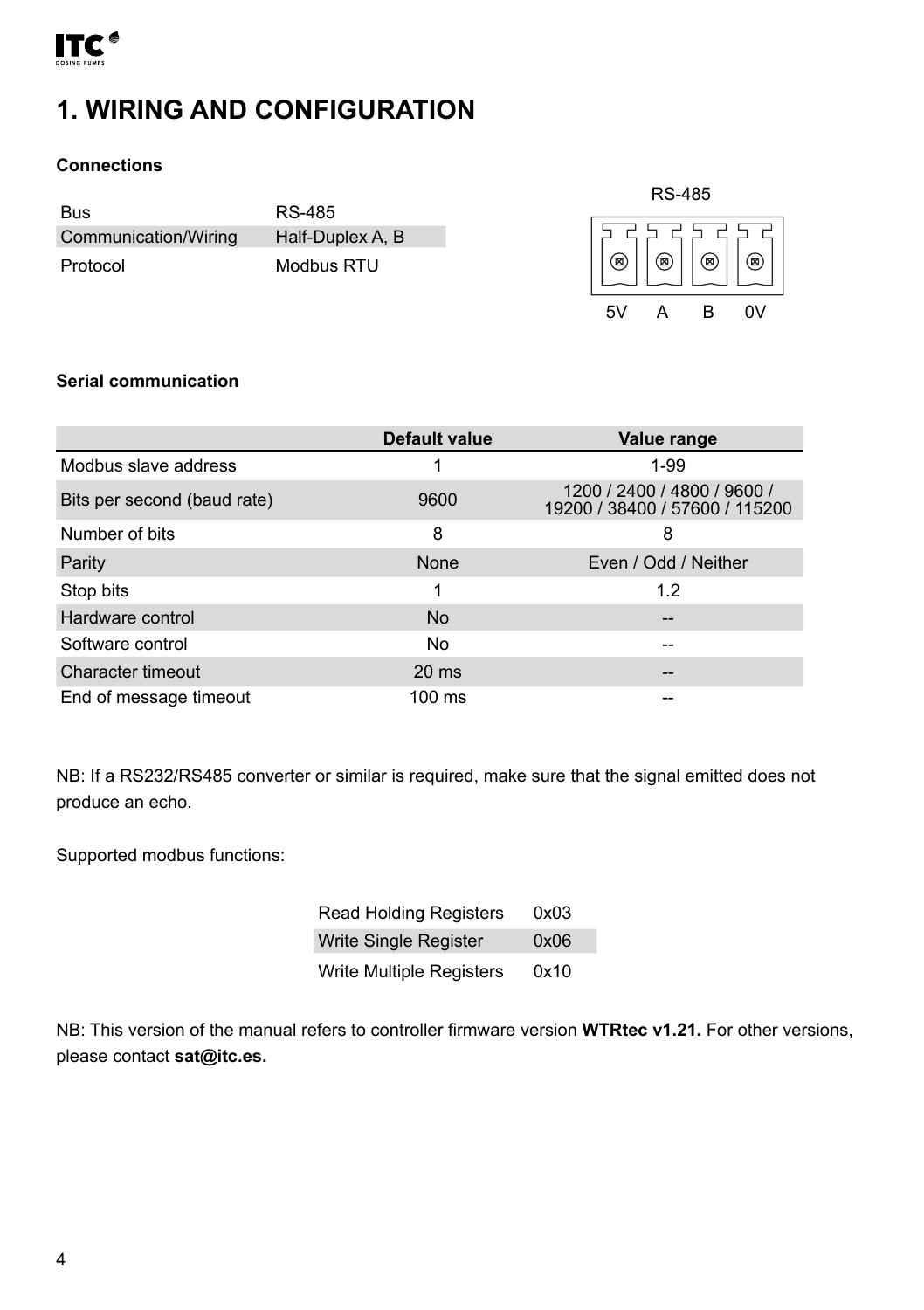

# <span id="page-4-0"></span>**2. IDENTIFICATION BENCH**

| <b>MODBUS ADDRESS</b> | <b>DESCRIPTION</b>    | <b>NOTES</b>                                             | <b>READING/</b><br><b>WRITING</b> | <b>AVAILABLE IN</b><br><b>MODEL</b> |
|-----------------------|-----------------------|----------------------------------------------------------|-----------------------------------|-------------------------------------|
| 40000(0x9C40)         | Device identification |                                                          | Read Only                         | ALL                                 |
| 40001(0x9C41)         | Device serial number  |                                                          | Read Only                         | ALL                                 |
| 40002(0x9C42)         | Firmware version      |                                                          | Read Only                         | ALL                                 |
| 40003(0x9C43)         | Hardware version      |                                                          | Read Only                         | <b>ALL</b>                          |
| 40004(0x9C44)         | Device model          | $1:$ GREY<br>$2:$ BLUE<br>3: WHITE<br>4: RED<br>5. GREEN | Read Only                         | ALL                                 |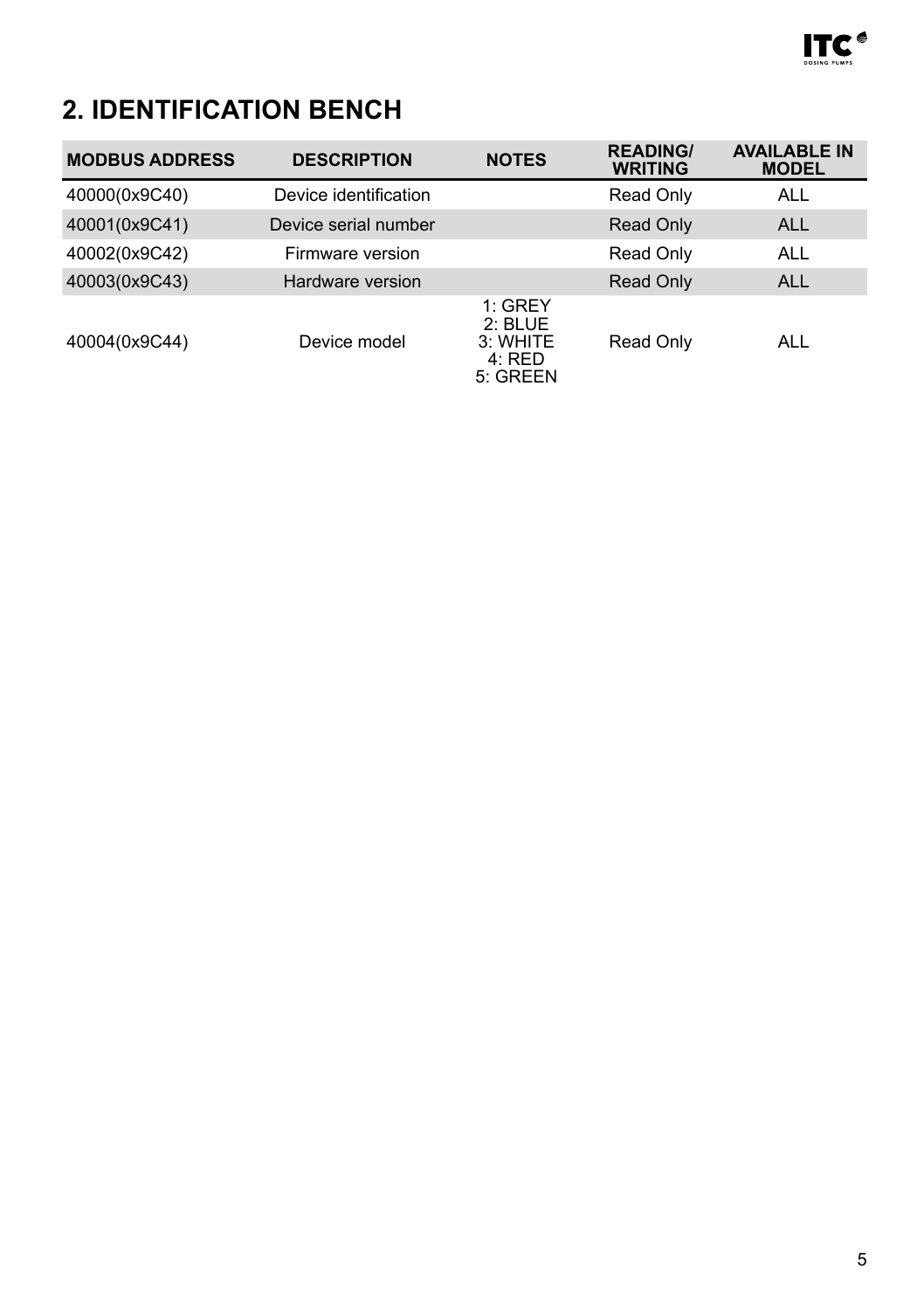<span id="page-5-0"></span>

# **3. STATUS BENCH**

| <b>MODBUS</b><br><b>ADDRESS</b> | <b>DESCRIPTION</b>                             | <b>NOTES</b>                                                                                                                                                                                                                                        | <b>READING/</b><br><b>WRITING</b> | <b>AVAILABLE IN</b><br><b>MODEL</b> |
|---------------------------------|------------------------------------------------|-----------------------------------------------------------------------------------------------------------------------------------------------------------------------------------------------------------------------------------------------------|-----------------------------------|-------------------------------------|
| 40050(0x9C72)                   | Output status                                  | Bit 0: RELAY 1<br>Bit 1: RELAY 2<br>Bit 2: RELAY 3<br>Bit 3: RELAY 4<br>Bit 4: RELAY 5<br><b>Bit 5: DISPLAY LIGHT</b>                                                                                                                               | Read Only                         | <b>ALL</b>                          |
| 40051(0x9C73)                   | Input status                                   | Bit 0: REMOTE<br><b>Bit 1: INP 01</b><br>Bit 2: INP 02<br>Bit 3: INP 03 - FREQ                                                                                                                                                                      | <b>Read Only</b>                  | <b>ALL</b>                          |
| 40052(0x9C74)                   | Device status                                  | <b>Bit 0: OPERATIONAL</b><br>Bit 1: ALARM<br>Bit 2: REMOTE OFF<br>Bit 3: UPDATING                                                                                                                                                                   | Read Only                         | <b>ALL</b>                          |
| 40053(0x9C75)                   | <b>Alarms Active</b>                           | Bit 0: $Q = 0$<br>Bit 1: $Q$ DET = 0<br>Bit 2: EC MIN<br>Bit 3: EC MAX<br>Bit 4: N.C.<br>Bit 5: CL MIN<br>Bit 6: CL MAX<br><b>Bit 7: N.C.</b><br>Bit 8: PH MIN<br>Bit 9: PH MAX<br>Bit 10: N.C.<br>Bit 11: RD MIN<br>Bit 12: RD MAX<br>Bit 13, N.C. | <b>Read Only</b>                  | <b>ALL</b>                          |
| 40054(0x9C76)                   | CHANNEL 1 4-20mA<br>(mA x 103) output<br>value |                                                                                                                                                                                                                                                     | Read Only                         | <b>ALL</b>                          |
| 40055(0x9C77)                   | Status 4-20<br><b>CHANNEL 1</b>                | Bit 0: OUTPUT<br><b>DISCONNECTED</b>                                                                                                                                                                                                                | Read Only                         | <b>ALL</b>                          |
| 40056(0x9C78)                   | CHANNEL 2 4-20mA<br>(mA x 103) output<br>value |                                                                                                                                                                                                                                                     | Read Only                         | <b>ALL</b>                          |
| 40057(0x9C79)                   | Status 4-20<br><b>CHANNEL 2</b>                | Bit 0: OUTPUT<br><b>DISCONNECTED</b>                                                                                                                                                                                                                | <b>Read Only</b>                  | <b>ALL</b>                          |
| 40058(0x9C7A)                   | Flow meter<br>frequency (Hz x 103)             | <b>MSB</b>                                                                                                                                                                                                                                          | Read Only                         | <b>ALL</b>                          |
| 40059(0x9C7B)                   | Flow meter<br>frequency ( $Hz \times 103$ )    | <b>LSB</b>                                                                                                                                                                                                                                          | Read Only                         | <b>ALL</b>                          |
| 40060(0x9C7C)                   | Flow rate ( $m^3/h$ or<br>gpm x 100)           | MSB                                                                                                                                                                                                                                                 | Read Only                         | <b>ALL</b>                          |
| 40061(0x9C7D)                   | Flow rate ( $m^3/h$ or<br>gpm x 100)           | <b>LSB</b>                                                                                                                                                                                                                                          | <b>Read Only</b>                  | <b>ALL</b>                          |
| 40062(0x9C7E)                   | pH sensor value<br>(mV)                        |                                                                                                                                                                                                                                                     | Read Only                         | <b>ALL</b>                          |
| 40063(0x9C7F)                   | pH value                                       |                                                                                                                                                                                                                                                     | Read Only                         | <b>ALL</b>                          |
| 40064(0x9C80)                   | Temperature value<br>(°C or °F x 10)           | If it is not installed, it<br>returns -600.                                                                                                                                                                                                         | Read Only                         | <b>ALL</b>                          |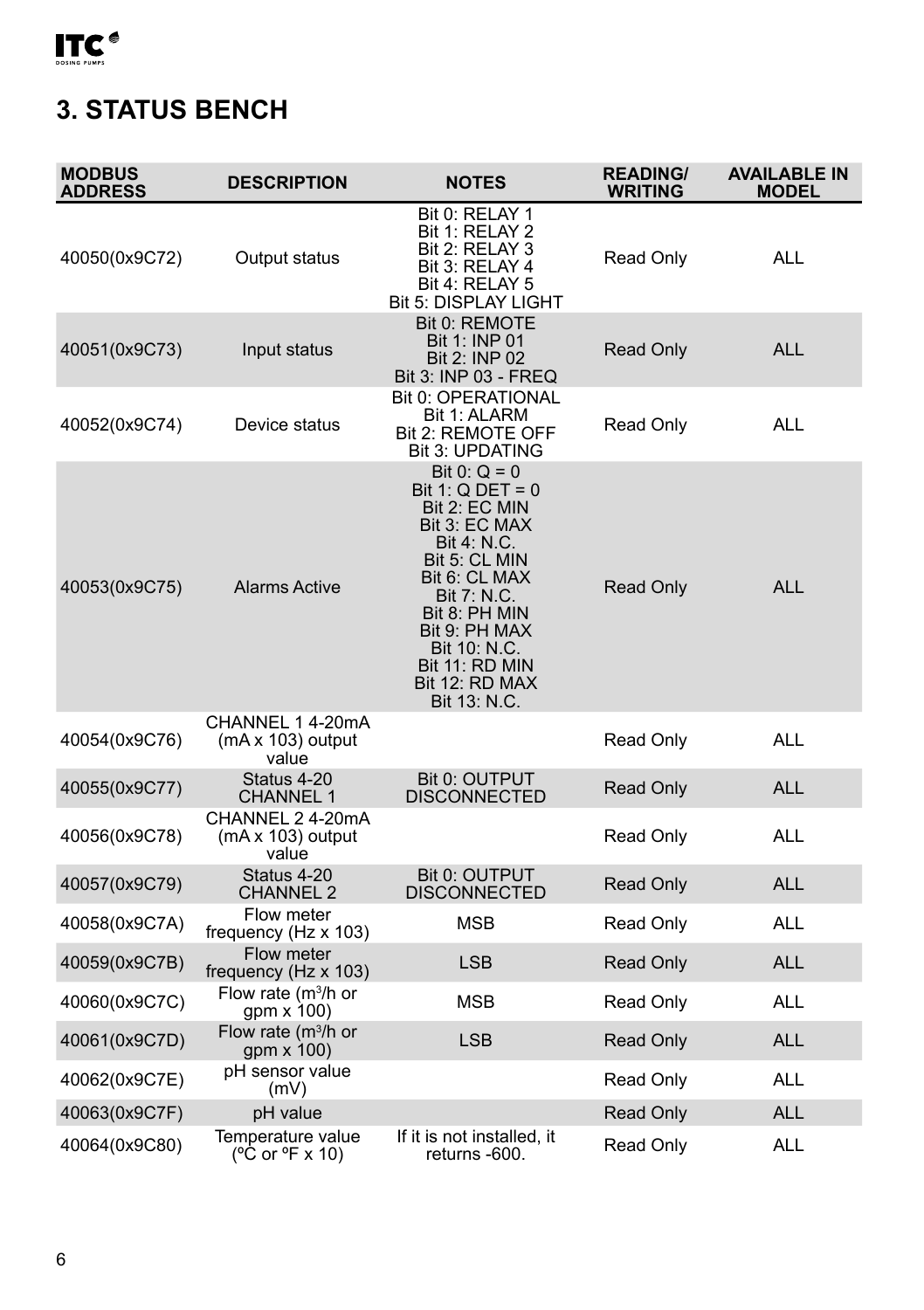# ITC<sup>®</sup>

| <b>MODBUS</b><br><b>ADDRESS</b> | <b>DESCRIPTION</b>                                           | <b>NOTES</b>                                                                                       | <b>READING/</b><br><b>WRITING</b> | <b>AVAILABLE IN</b><br><b>MODEL</b> |
|---------------------------------|--------------------------------------------------------------|----------------------------------------------------------------------------------------------------|-----------------------------------|-------------------------------------|
| 40065(0x9C81)                   | Temperature sensor<br>value (Ohms x 10)                      |                                                                                                    | Read Only                         | <b>ALL</b>                          |
| 40066(0x9C82)                   | Redox value (mV)                                             |                                                                                                    | Read Only                         | <b>BLUE, WHITE</b>                  |
| 40067(0x9C83)                   | <b>EC</b> temperature<br>value (°C or °F x 10)               | If it is not installed, it<br>returns -600.                                                        | <b>Read Only</b>                  | <b>GREY, GREEN</b>                  |
| 40068(0x9C84)                   | <b>EC</b> temperature<br>sensor value (ohms)                 |                                                                                                    | Read Only                         | <b>GREY, GREEN</b>                  |
| 40069(0x9C85)                   | <b>EC</b> conductivity<br>sensor value (ohms)                |                                                                                                    | Read Only                         | <b>GREY, GREEN</b>                  |
| 40070(0x9C86)                   | EC conductivity<br>value (mS $x$ 100)                        |                                                                                                    | Read Only                         | <b>GREY, GREEN</b>                  |
| 40071(0x9C87)                   | Chlorine sensor<br>value (NA)                                |                                                                                                    | Read Only                         | GREY, BLUE,<br><b>WHITE</b>         |
| 40072(0x9C88)                   | Chlorine value (ppm<br>x 100                                 |                                                                                                    | Read Only                         | GREY, BLUE,<br><b>WHITE</b>         |
| 40073(0x9C89)                   | Chlorine functions<br>status                                 | Bit 0: Functioning<br>Bit 1: Clean<br>Bit 2: Post-Clean<br>Bit 2: Over-Chlorinated<br>Bit 3: Purge | <b>Read Only</b>                  | <b>GREY, BLUE,</b><br><b>WHITE</b>  |
| 40074(0x9C8A)                   | <b>RESERVED</b>                                              | <b>RESERVED</b>                                                                                    | <b>RESERVED</b>                   | <b>RESERVED</b>                     |
| 40075(0x9C8B)                   | Output flow rate<br>regulation $(% x 10)$                    |                                                                                                    | <b>Read Only</b>                  | <b>GREEN</b>                        |
| 40076(0x9C8C)                   | Output EC regulation<br>(% x 10)                             |                                                                                                    | Read Only                         | <b>GREY, GREEN</b>                  |
| 40077(0x9C8D)                   | Output chlorine<br>regulation $(% x 10)$                     |                                                                                                    | <b>Read Only</b>                  | GREY, BLUE,<br><b>WHITE</b>         |
| 40078(0x9C8E)                   | Output PH regulation<br>(% x 10)                             |                                                                                                    | Read Only                         | <b>ALL</b>                          |
| 40079(0x9C8F)                   | <b>RESERVED</b>                                              | <b>RESERVED</b>                                                                                    | <b>RESERVED</b>                   | <b>RESERVED</b>                     |
| 40080(0x9C90)                   | Output PH2<br>regulation $(% x 10)$                          |                                                                                                    | Read Only                         | <b>RED</b>                          |
| 40081(0x9C91)                   | <b>WTRTec GREEN</b><br>Conductivity or Flow<br>Rate Control. | 0: EC control<br>$1:Q$ control                                                                     | <b>Read Only</b>                  | <b>GREEN</b>                        |
| 40082(0x9C92)                   | Device time in<br>operation (seconds)                        | <b>MSB</b>                                                                                         | Read Only                         | <b>ALL</b>                          |
| 40083(0x9C93)                   | Device time in<br>operation (seconds)                        | <b>LSB</b>                                                                                         | <b>Read Only</b>                  | <b>ALL</b>                          |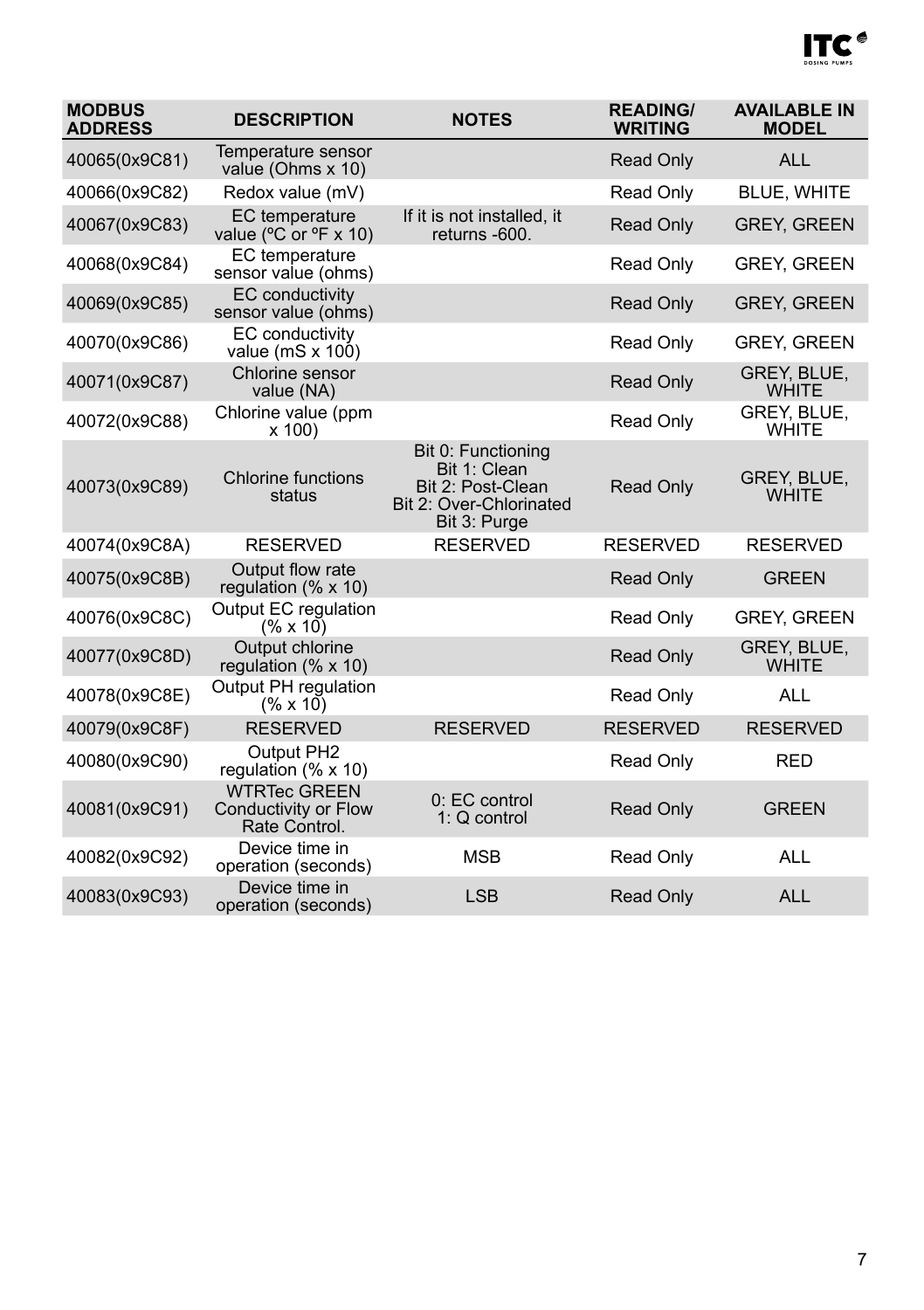# <span id="page-7-0"></span>**4. FLOW RATE BENCH**

| <b>MODBUS</b><br><b>ADDRESS</b> | <b>DESCRIPTION</b>                                                                        | <b>NOTES</b>                                                                  | <b>READING/</b><br><b>WRITING</b> | <b>AVAILABLE IN</b><br><b>MODEL</b> |
|---------------------------------|-------------------------------------------------------------------------------------------|-------------------------------------------------------------------------------|-----------------------------------|-------------------------------------|
| 40100(0x9CA4)                   | Regulation set-point<br>$(\% \text{ or } \text{ppm} \times 100)$                          |                                                                               | Read & Write                      | <b>GREEN</b>                        |
| 40101(0x9CA5)                   | Control activation                                                                        | 0: Deactivated/<br>Deactivate<br>1: Active/Activate                           | Read & Write                      | <b>GREEN</b>                        |
| 40102(0x9CA6)                   | Output control                                                                            | 0: None<br>1: 4-20 CHANNEL 1<br>2: 4-20 CHANNEL 2<br>3: RELAY 4<br>4: RELAY 5 | Read & Write                      | <b>GREEN</b>                        |
| 40103(0x9CA7)                   | Maximum control<br>output flow rate (%)                                                   |                                                                               | Read & Write                      | <b>GREEN</b>                        |
| 40104(0x9CA8)                   | Pump flow rate (m <sup>3</sup> /h<br>or gph $\times$ 100)                                 | <b>MSB</b>                                                                    | Read & Write                      | <b>GREEN</b>                        |
| 40105(0x9CA9)                   | Pump flow rate (m <sup>3</sup> /h<br>or gph $\times$ 100)                                 | <b>LSB</b>                                                                    | Read & Write                      | <b>GREEN</b>                        |
| 40106(0x9CAA)                   | Time to activate<br>alarm Q=0 with flow<br>meter or counter<br>(seconds)                  | 0: Alarm deactivated<br>X: Alarm time in<br>seconds.                          | Read & Write                      | ALL                                 |
| 40107(0x9CAB)                   | Control stoppage<br>with alarm $Q=0$ on<br>flow meter or counter                          | 0:NO<br>1: CONTROL STOP                                                       | Read & Write                      | <b>ALL</b>                          |
| 40108(0x9CAC)                   | Automatically rearm<br>alarm Q=0                                                          | 0: Do not rearm<br>1: Rearm automatically                                     | Read & Write                      | ALL                                 |
| 40109(0x9CAD)                   | Time to activate<br>alarm with flow<br>sensor                                             | 0: Alarm deactivated<br>X: Alarm time in<br>seconds.                          | Read & Write                      | <b>ALL</b>                          |
| 40110(0x9CAE)                   | Flow sensor alarm<br>stoppage                                                             | 0:NO<br>1: CONTROL STOP                                                       | Read & Write                      | <b>ALL</b>                          |
| 40111(0x9CAF)                   | Automatically rearm<br>flow sensor alarm                                                  | 0: Do not rearm<br>1: Rearm automatically                                     | Read & Write                      | <b>ALL</b>                          |
| 40112(0x9CB0)                   | Sensor type                                                                               |                                                                               |                                   | <b>ALL</b>                          |
| 40113(0x9CB1)                   | Time without pulses<br>to establish Q=0<br>with counter/LOW<br>(seconds)                  | <b>MSB</b>                                                                    | Read & Write                      | <b>ALL</b>                          |
| 40114(0x9CB2)                   | Counter-flow meter<br>K factor<br>(I/pulse or g/pulse -<br>pulses/I or pulses/g<br>x 100) | LSB                                                                           | Read & Write                      | <b>ALL</b>                          |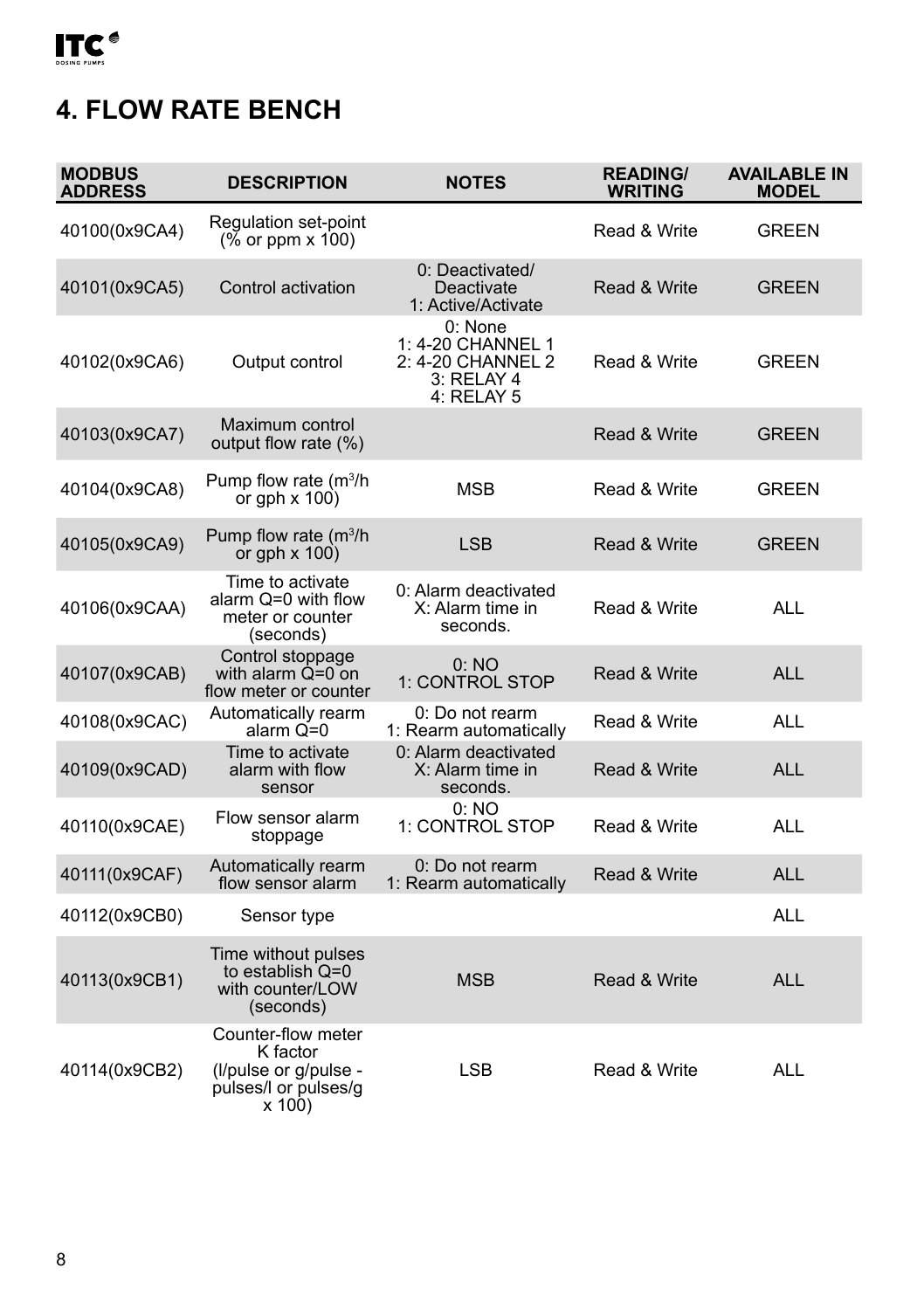

| <b>MODBUS</b><br><b>ADDRESS</b> | <b>DESCRIPTION</b>                                                                          | <b>NOTES</b> | <b>READING/</b><br><b>WRITING</b> | <b>AVAILABLE IN</b><br><b>MODEL</b> |
|---------------------------------|---------------------------------------------------------------------------------------------|--------------|-----------------------------------|-------------------------------------|
| 40115(0x9CB3)                   | Counter-flow meter<br>K factor<br>(I/pulse or g/pulse -<br>pulses/I or pulses/g<br>$x\,100$ |              | Read & Write                      | ALL                                 |
| 40116(0x9CB4)                   | Refresh time<br>for regulation<br>calculations                                              |              | Read & Write                      | ALL                                 |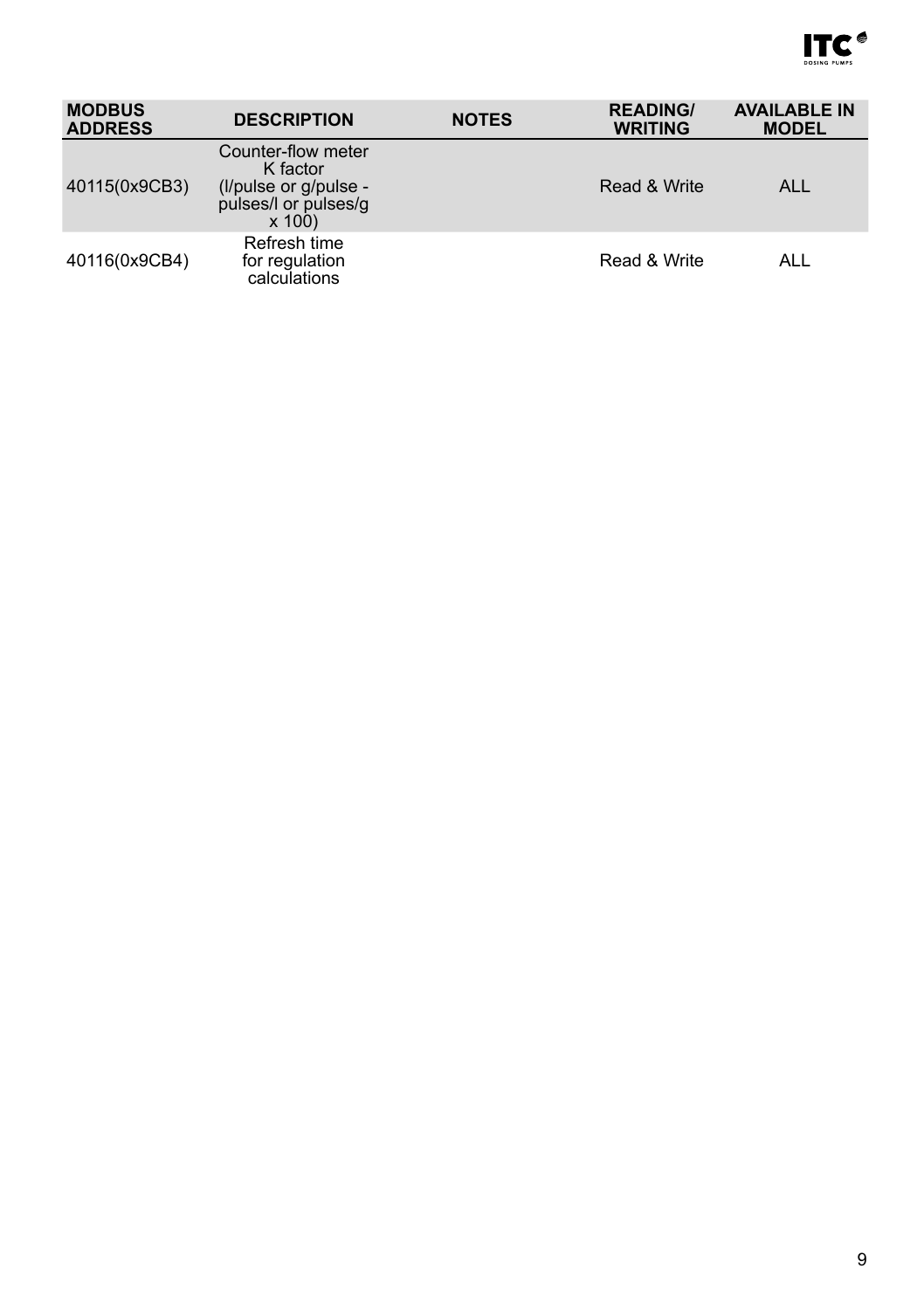# <span id="page-9-0"></span>**5. CONDUCTIVITY (EC) BENCH**

| <b>MODBUS</b><br><b>ADDRESS</b> | <b>DESCRIPTION</b>                                            | <b>NOTES</b>                                         | <b>READING/</b><br><b>WRITING</b> | <b>AVAILABLE IN</b><br><b>MODEL</b> |
|---------------------------------|---------------------------------------------------------------|------------------------------------------------------|-----------------------------------|-------------------------------------|
| 40150(0x9CD6)                   | Regulation set-point<br>$(mS \times 100)$                     |                                                      | Read & Write                      | <b>GREY/GREEN</b>                   |
| 40151(0x9CD7)                   | Control activation                                            | 0: Deactivated/<br>Deactivate<br>1: Active/Activate  | Read & Write                      | <b>GREY/GREEN</b>                   |
| 40152(0x9CD8)                   | Output control                                                |                                                      |                                   | <b>GREY/GREEN</b>                   |
| 40153(0x9CD9)                   | Maximum control<br>output flow rate (%)                       | <b>MSB</b>                                           | Read & Write                      | GREEN                               |
| 40154(0x9CDA)                   | Pump flow rate $(m^3/h)$<br>or gph $\times$ 100)              | <b>LSB</b>                                           | Read & Write                      | <b>GREEN</b>                        |
| 40155(0x9CDB)                   | Pump flow rate (m <sup>3</sup> /h<br>or gph $\times$ 100)     | 0: Disabled                                          | Read & Write                      | GREEN                               |
| 40156(0x9CDC)                   | Enable PIQ flow<br>control                                    | 1: Enabled                                           | Read & Write                      | GREEN                               |
| 40157(0x9CDD)                   | <b>PEC</b> conductivity<br>parameter (mS x<br>100)            |                                                      | Read & Write                      | GREEN                               |
| 40158(0x9CDE)                   | <b>KP</b> proportional<br>control constant                    |                                                      | Read & Write                      | <b>GREEN</b>                        |
| 40159(0x9CDF)                   | KI integral control<br>constant                               |                                                      | Read & Write                      | <b>GREEN</b>                        |
| 40160(0x9CE0)                   | Injection/sensor<br>delay time TDelay<br>(seconds)            |                                                      | Read & Write                      | GREEN                               |
| 40161(0x9CE1)                   | Flow test for<br>calculating TDelay<br>$(m3/h)$ or gpm x 100) | <b>MSB</b>                                           | Read & Write                      | <b>GREEN</b>                        |
| 40162(0x9CE2)                   | Flow test for<br>calculating TDelay<br>$(m3/h)$ or qpm x 100) | <b>LSB</b>                                           | Read & Write                      | <b>GREEN</b>                        |
| 40163(0x9CE3)                   | <b>Towers EC</b><br>hysteresis (mS x<br>100)                  |                                                      | Read & Write                      | <b>GREY</b>                         |
| 40164(0x9CE4)                   | Residual dose (%)                                             |                                                      | Read & Write                      | <b>BLUE</b>                         |
| 40165(0x9CE5)                   | Maximum time to<br>activate EC alarm<br>(seconds)             | 0: Alarm deactivated<br>X: Alarm time in<br>seconds. | Read & Write                      | <b>GREY/GREEN</b>                   |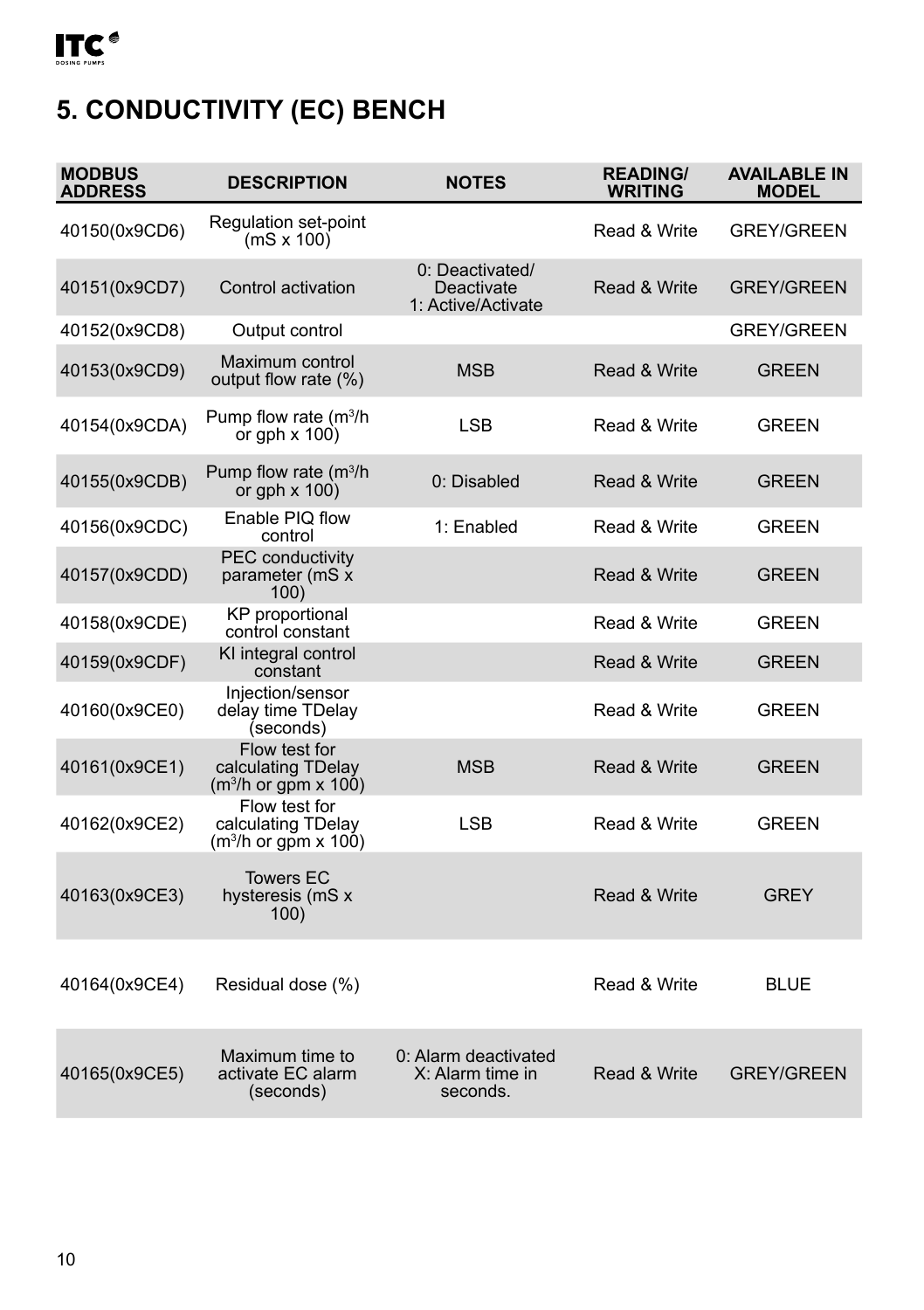

| <b>MODBUS</b><br><b>ADDRESS</b> | <b>DESCRIPTION</b>                                                                                    | <b>NOTES</b>                                              | <b>READING/</b><br><b>WRITING</b> | <b>AVAILABLE IN</b><br><b>MODEL</b> |
|---------------------------------|-------------------------------------------------------------------------------------------------------|-----------------------------------------------------------|-----------------------------------|-------------------------------------|
| 40166(0x9CE6)                   | Differential with<br>respect to the<br>set-point to activate<br>maximum EC alarm<br>$(mS \times 100)$ |                                                           | Read & Write                      | <b>GREY/GREEN</b>                   |
| 40167(0x9CE7)                   | Minimum time to<br>activate EC alarm<br>(seconds)                                                     | 0: Alarm deactivated<br>X: Alarm time in<br>seconds.      | Read & Write                      | <b>GREY/GREEN</b>                   |
| 40168(0x9CE8)                   | Differential with<br>respect to the<br>set-point to activate<br>minimum EC alarm<br>$(mS \times 100)$ |                                                           | Read & Write                      | <b>GREY/GREEN</b>                   |
| 40169(0x9CE9)                   | Conductivity alarms<br>stoppage                                                                       | 0:NO<br>1: CONTROL STOP<br>2: EC/Q CONTROL<br><b>STOP</b> | Read & Write                      | <b>GREEN</b>                        |
| 40170(0x9CEA)                   | Automatically rearm<br>flow sensor alarm                                                              | 0: Do not rearm<br>1: Rearm automatically                 | Read & Write                      | <b>GREY/GREEN</b>                   |
| 40171(0x9CEB)                   | Conductivity sensor<br>type                                                                           | 0: ITC sensor<br>1: Standard K=1 sensor                   | Read & Write                      | <b>GREY/GREEN</b>                   |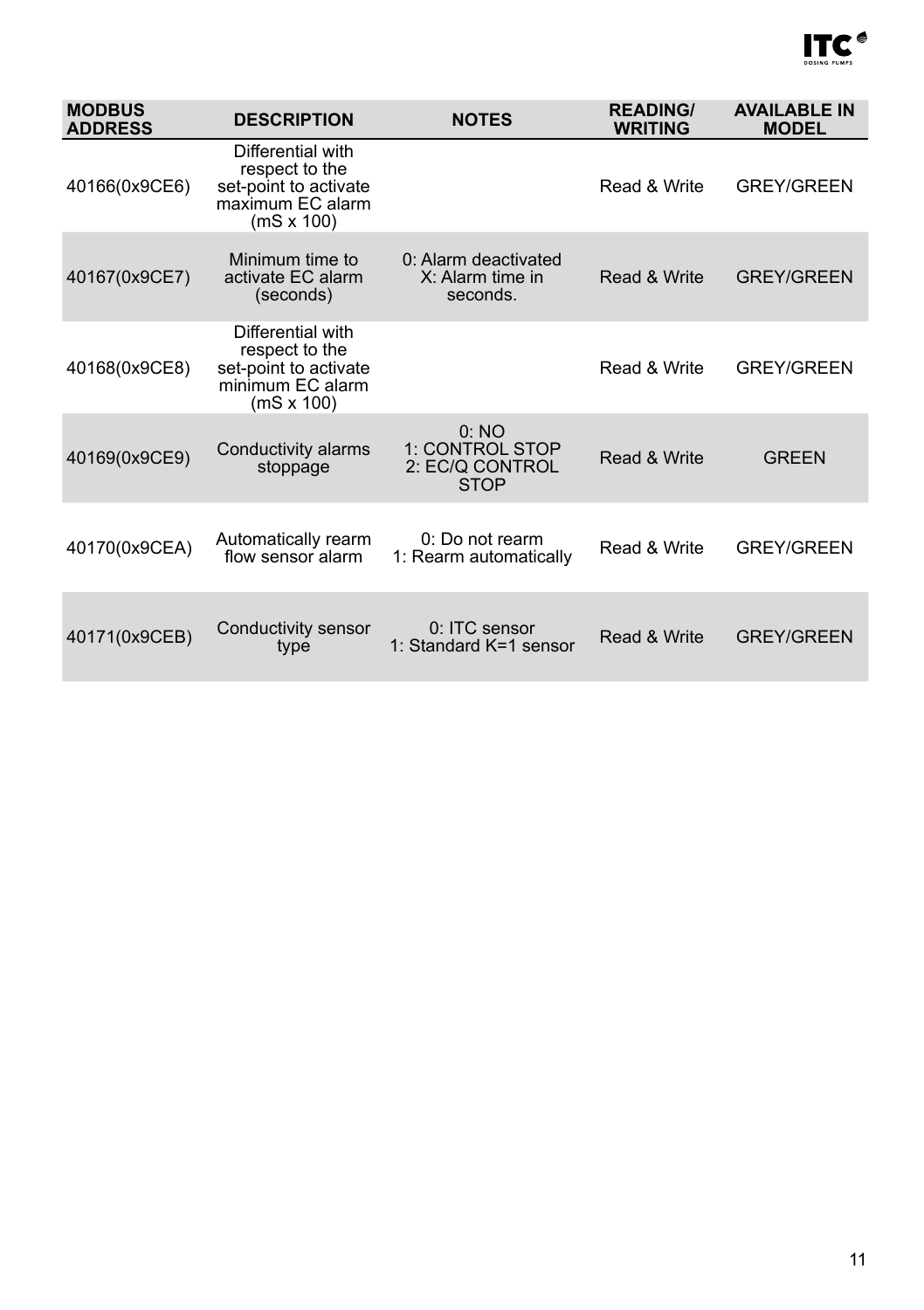# <span id="page-11-0"></span>**6. CHLORINE BENCH (PPM)**

| <b>MODBUS</b><br><b>ADDRESS</b> | <b>DESCRIPTION</b>                                                      | <b>NOTES</b>                                                                  | <b>READING/</b><br><b>WRITING</b> | <b>AVAILABLE IN</b><br><b>MODEL</b> |
|---------------------------------|-------------------------------------------------------------------------|-------------------------------------------------------------------------------|-----------------------------------|-------------------------------------|
| 40200(0x9D08)                   | Regulation set-point<br>(ppm $x 100$ )                                  |                                                                               | Read & Write                      | GREY/BLUE/<br><b>WHITE</b>          |
| 40201(0x9D09)                   | Control activation                                                      | 0: Deactivated/<br>Deactivate<br>1: Active/Activate                           | Read & Write                      | GREY/BLUE/<br><b>WHITE</b>          |
| 40202(0x9D0A)                   | Output control                                                          | 0: None<br>1: 4-20 CHANNEL 1<br>2: 4-20 CHANNEL 2<br>3: RELAY 4<br>4: RELAY 5 | Read & Write                      | GREY/BLUE/<br><b>WHITE</b>          |
| 40203(0x9D0B)                   | Maximum control<br>output flow rate (%)                                 |                                                                               |                                   | GREY/BLUE/<br><b>WHITE</b>          |
| 40204(0x9D0C)                   | Pump flow rate $(m^3/h)$<br>or gph $\times$ 100)                        | <b>MSB</b>                                                                    | Read & Write                      | GREY/BLUE/<br><b>WHITE</b>          |
| 40205(0x9D0D)                   | Pump flow rate $(m^3/h)$<br>or gph $\times$ 100)                        | <b>LSB</b>                                                                    | Read & Write                      | GREY/BLUE/<br><b>WHITE</b>          |
| 40206(0x9D0E)                   | Enable PIQ flow<br>control                                              | 0: Disabled<br>1: Enabled                                                     | Read & Write                      | GREY/BLUE/<br>WHITE                 |
| 40207(0x9D0F)                   | <b>KP</b> proportional<br>control constant                              |                                                                               |                                   | GREY/BLUE/<br><b>WHITE</b>          |
| 40208(0x9D10)                   | KI integral control<br>constant                                         |                                                                               | Read & Write                      | GREY/BLUE/<br><b>WHITE</b>          |
| 40209(0x9D11)                   | Injection/sensor<br>delay time TDelay<br>(seconds)                      |                                                                               | Read & Write                      | GREY/BLUE/<br><b>WHITE</b>          |
| 40210(0x9D12)                   | Flow test for<br>calculating TDelay<br>(m <sup>3</sup> /h or gpm x 100) | <b>MSB</b>                                                                    | Read & Write                      | GREY/BLUE/<br>WHITE                 |
| 40211(0x9D13)                   | Flow test for<br>calculating TDelay<br>$(m3/h)$ or qpm x 100)           | <b>LSB</b>                                                                    | Read & Write                      | GREY/BLUE/<br><b>WHITE</b>          |
| 40212(0x9D14)                   | Over-chlorination<br>set-point (ppm x 100)                              |                                                                               | Read & Write                      | <b>GREY</b>                         |
| 40213(0x9D15)                   | Over-chlorination<br>time (minutes)                                     |                                                                               | Read & Write                      | <b>GREY</b>                         |
| 40214(0x9D16)                   | Purge time (minutes)                                                    |                                                                               | Read & Write                      | <b>GRFY</b>                         |
| 40215(0x9D17)                   | Maximum time to<br>activate chlorine<br>alarm (seconds)                 | 0: Alarm deactivated<br>X: Alarm time in<br>seconds.                          | Read & Write                      | GREY/BLUE/<br><b>WHITE</b>          |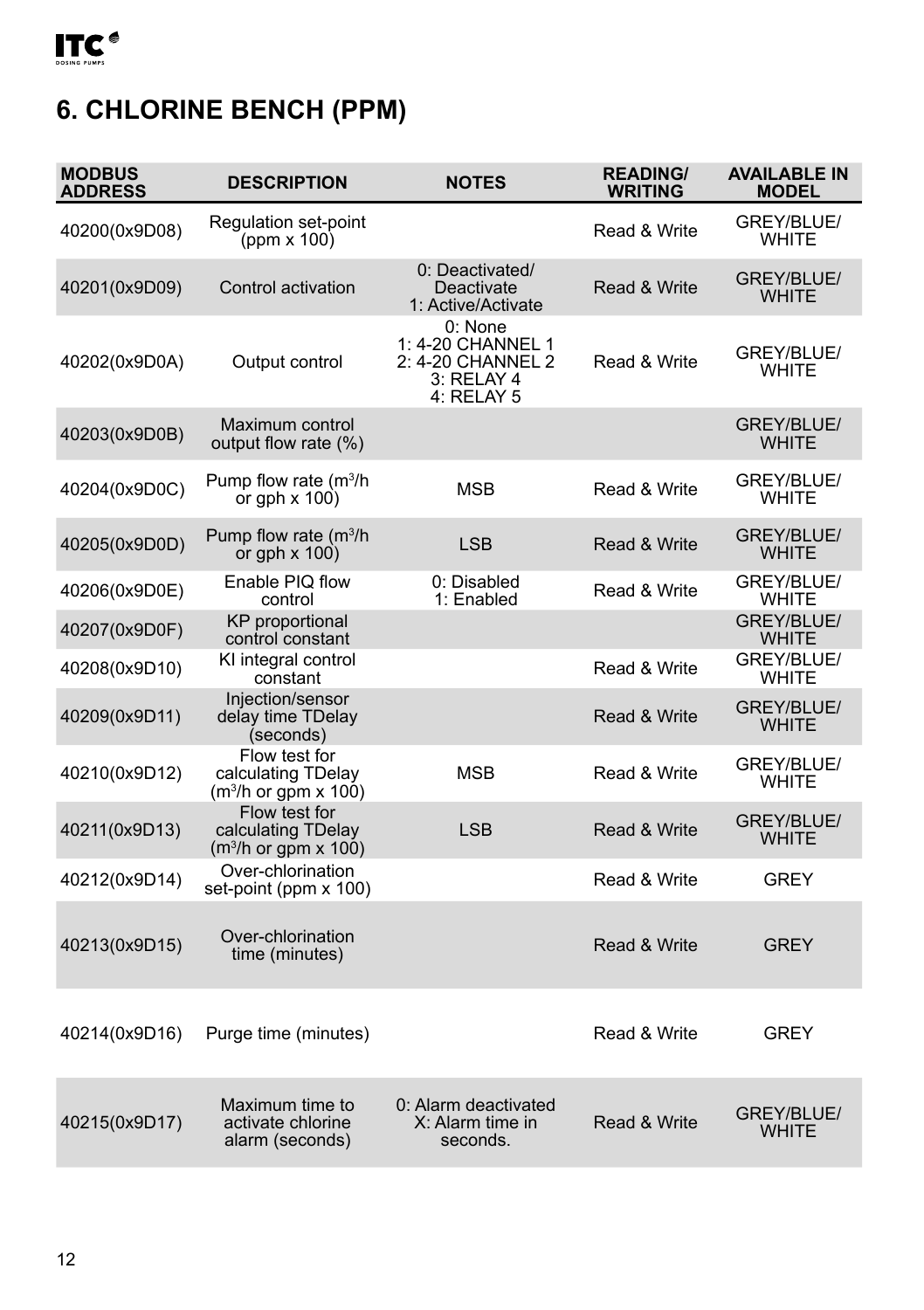

| <b>MODBUS</b><br><b>ADDRESS</b> | <b>DESCRIPTION</b>                                                                                       | <b>NOTES</b>                                                         | <b>READING/</b><br><b>WRITING</b> | <b>AVAILABLE IN</b><br><b>MODEL</b> |
|---------------------------------|----------------------------------------------------------------------------------------------------------|----------------------------------------------------------------------|-----------------------------------|-------------------------------------|
| 40216(0x9D18)                   | Differential with<br>respect to the<br>set-point to activate<br>maximum chlorine<br>alarm (ppm $x$ 100)  |                                                                      | Read & Write                      | GREY/BLUE/<br><b>WHITE</b>          |
| 40217(0x9D19)                   | Minimum time to<br>activate chlorine<br>alarm (seconds)                                                  | 0: Alarm deactivated<br>Read & Write<br>X: Alarm time in<br>seconds. |                                   | GREY/BLUE/<br><b>WHITE</b>          |
| 40218(0x9D1A)                   | Differential with<br>respect to the<br>set-point to activate<br>minimum chlorine<br>alarm (ppm $x 100$ ) |                                                                      | Read & Write                      | GREY/BLUE/<br><b>WHITE</b>          |
| 40219(0x9D1B)                   | Chlorine alarms<br>stoppage                                                                              | 0:NO<br>1: CONTROL STOP<br>2: PPM CONTROL<br><b>STOP</b>             | Read & Write                      | GREY/BLUE/<br><b>WHITE</b>          |
| 40220(0x9D1C)                   | Automatically rearm<br>chlorine alarms.                                                                  | 0: Do not rearm<br>1: Rearm automatically                            | Read & Write                      | GREY/BLUE/<br><b>WHITE</b>          |
| 40221(0x9D1D)                   | Cleaning interval<br>of chlorine sensor<br>(hours)                                                       |                                                                      | Read & Write                      | GREY/BLUE/<br><b>WHITE</b>          |
| 40222(0x9D1E)                   | Cleaning interval<br>of chlorine sensor<br>(seconds)                                                     |                                                                      | Read & Write                      | GREY/BLUE/<br><b>WHITE</b>          |
| 40223(0x9D1F)                   | Maintain control<br>during cleaning                                                                      | 0: Control OFF<br>1: Control ON                                      | Read & Write                      | GREY/BLUE/<br><b>WHITE</b>          |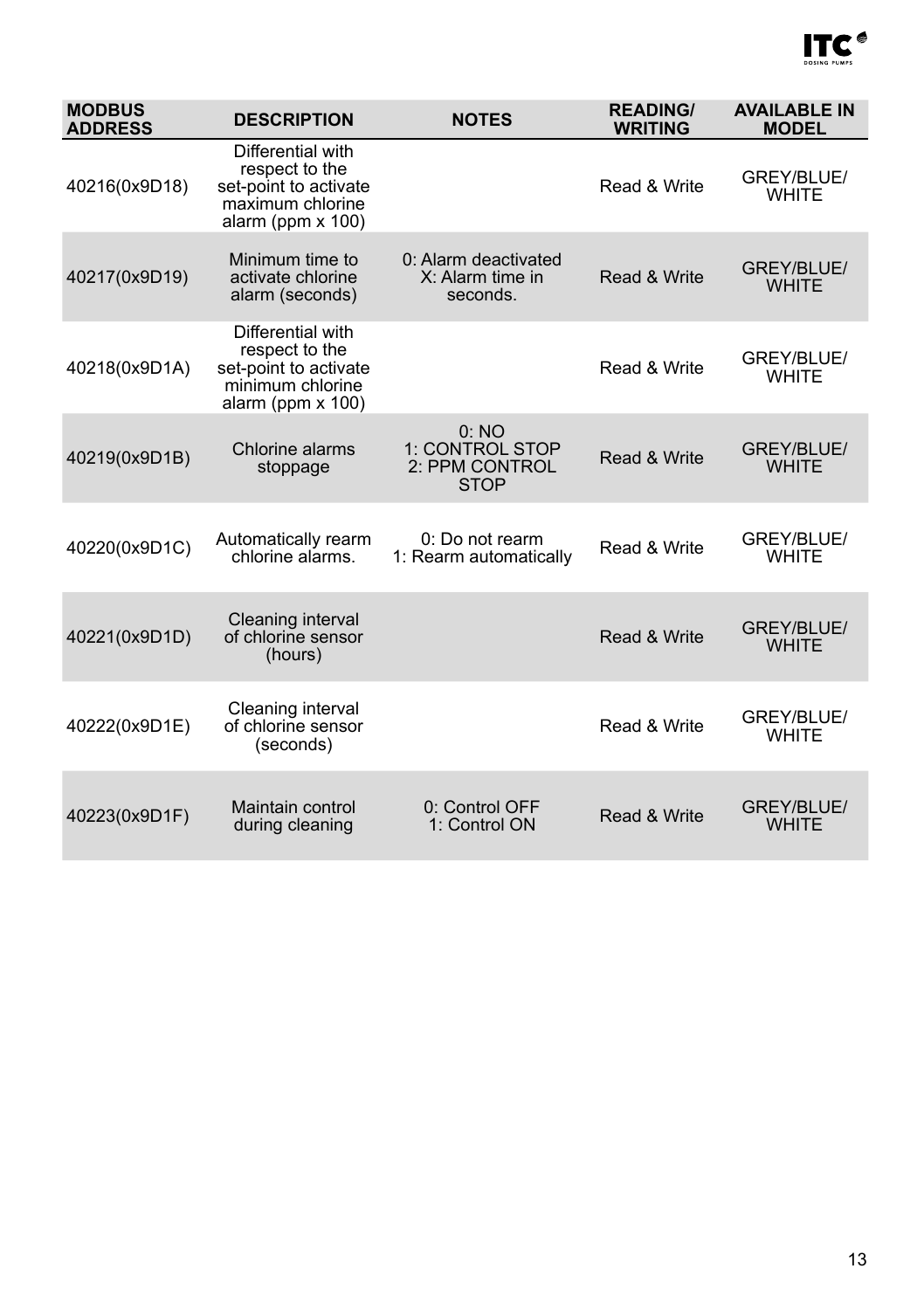<span id="page-13-0"></span>

# **7. pH BENCH**

| <b>MODBUS</b><br><b>ADDRESS</b> | <b>DESCRIPTION</b>                                                      | <b>NOTES</b>                                                                    | <b>READING/</b><br><b>WRITING</b> | <b>AVAILABLE IN</b><br><b>MODEL</b> |
|---------------------------------|-------------------------------------------------------------------------|---------------------------------------------------------------------------------|-----------------------------------|-------------------------------------|
| 40250(0x9D3A)                   | Regulation set-point<br>(pH x 100)                                      |                                                                                 | Read & Write                      | ALL                                 |
| 40251(0x9D3B)                   | Control activation                                                      | 0: Deactivated/<br>Deactivate<br>1: Active/Activate                             | <b>Read &amp; Write</b>           | <b>ALL</b>                          |
| 40252(0x9D3C)                   | Output control                                                          | 0: None<br>1: 4-20 CHANNEL 1<br>2: 4-20 CHANNEL 2<br>3: RELAY 4<br>4: RELAY 5   | Read & Write                      | ALL                                 |
| 40253(0x9D3D)                   | Maximum control<br>output flow rate (%)                                 |                                                                                 |                                   | <b>ALL</b>                          |
| 40254(0x9D3E)                   | Pump flow rate (m <sup>3</sup> /h<br>or gph $\times$ 100)               | <b>MSB</b>                                                                      | Read & Write                      | <b>ALL</b>                          |
| 40255(0x9D3F)                   | Pump flow rate $(m^3/h)$<br>or gph $\times$ 100)                        | <b>LSB</b>                                                                      | Read & Write                      | <b>ALL</b>                          |
| 40256(0x9D40)                   | Enable PIO flow<br>control                                              | 0: Disabled<br>1: Enabled                                                       | Read & Write                      | ALL                                 |
| 40257(0x9D41)                   | pH - PPH parameter                                                      |                                                                                 |                                   |                                     |
| 40258(0x9D42)                   | <b>KP</b> proportional<br>control constant                              |                                                                                 | Read & Write                      | <b>ALL</b>                          |
| 40259(0x9D43)                   | KI integral control<br>constant                                         |                                                                                 | Read & Write                      | <b>ALL</b>                          |
| 40260(0x9D44)                   | Injection/sensor<br>delay time TDelay<br>(seconds)                      |                                                                                 | Read & Write                      | ALL                                 |
| 40261(0x9D45)                   | Flow test for<br>calculating TDelay<br>(m <sup>3</sup> /h or gpm x 100) | <b>MSB</b>                                                                      | Read & Write                      | <b>ALL</b>                          |
| 40262(0x9D46)                   | Flow test for<br>calculating TDelay<br>(m <sup>3</sup> /h or gpm x 100) | <b>LSB</b>                                                                      | Read & Write                      | <b>ALL</b>                          |
| 40263(0x9D47)                   | Output control 2                                                        | $0:$ None<br>1: 4-20 CHANNEL 1<br>2: 4-20 CHANNEL 2<br>3: RELAY 4<br>4: RELAY 5 | Read & Write                      | <b>RED</b>                          |
| 40264(0x9D48)                   | Maximum control 2<br>output flow rate<br>(%)                            |                                                                                 |                                   | <b>RED</b>                          |
| 40265(0x9D49)                   | Pump 2 flow rate (I/h<br>or gph $\times$ 100)                           | <b>MSB</b>                                                                      | Read & Write                      | <b>RFD</b>                          |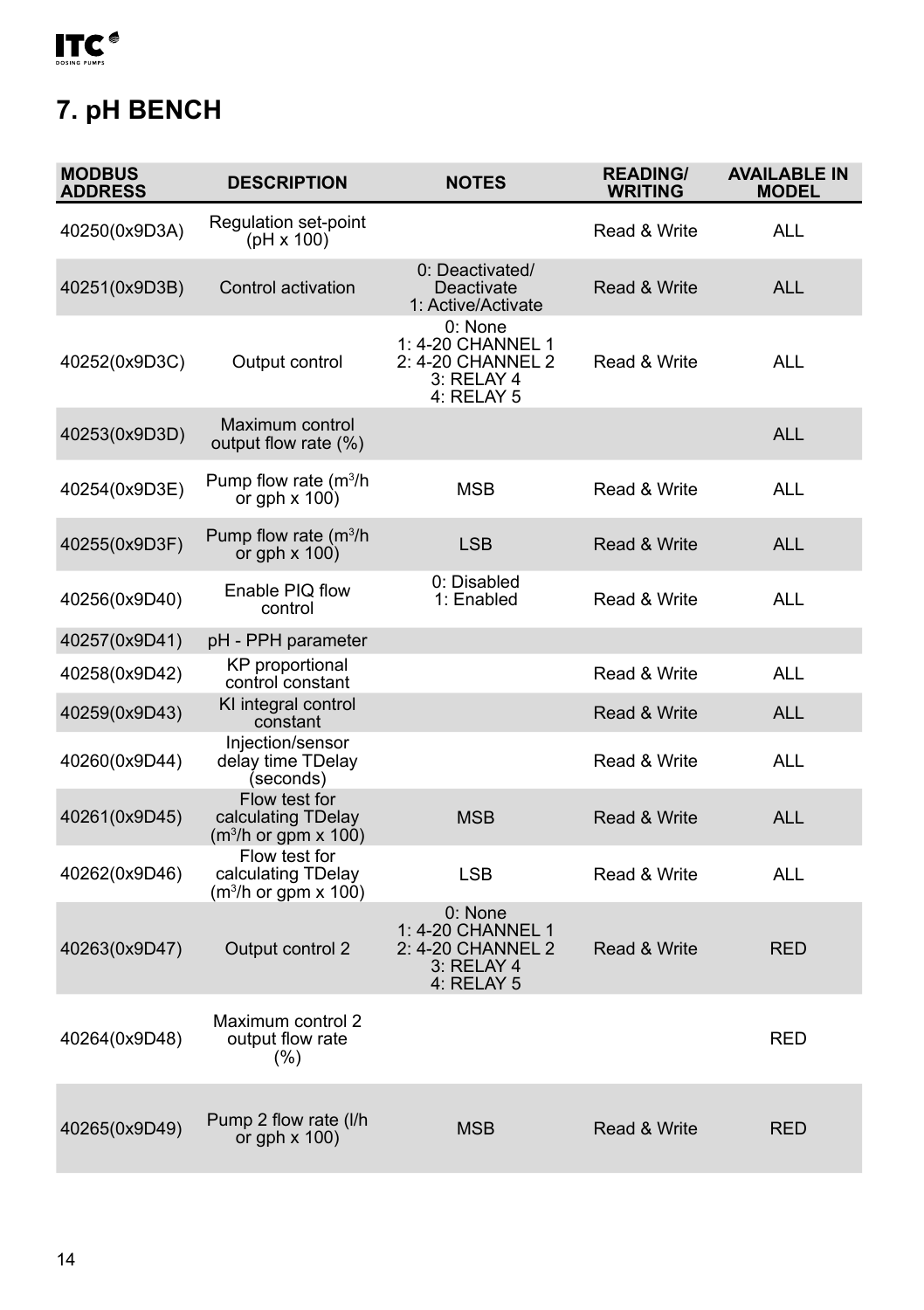

| <b>MODBUS</b><br><b>ADDRESS</b> | <b>DESCRIPTION</b>                                                                                    | <b>READING/</b><br><b>NOTES</b><br><b>WRITING</b>                           |              | <b>AVAILABLE IN</b><br><b>MODEL</b> |
|---------------------------------|-------------------------------------------------------------------------------------------------------|-----------------------------------------------------------------------------|--------------|-------------------------------------|
| 40266(0x9D4A)                   | Pump 2 flow rate (I/h<br>or gph $\times$ 100)                                                         | <b>LSB</b>                                                                  | Read & Write | <b>RED</b>                          |
| 40267(0x9D4B)                   | pH hysteresis with<br>double pH regulation<br>$(pH \times 100)$                                       |                                                                             | Read & Write | <b>RED</b>                          |
| 40268(0x9D4C)                   | Maximum time to<br>activate pH alarm<br>(seconds)                                                     | 0: Alarm deactivated<br>X: Alarm time in<br>seconds.                        | Read & Write | <b>ALL</b>                          |
| 40269(0x9D4D)                   | Differential with<br>respect to the<br>set-point to activate<br>maximum pH alarm<br>$(pH \times 100)$ |                                                                             | Read & Write | <b>ALL</b>                          |
| 40270(0x9D4E)                   | Minimum time to<br>activate pH alarm<br>(seconds)                                                     | 0: Alarm deactivated<br>X: Alarm time in<br>seconds                         | Read & Write | <b>ALL</b>                          |
| 40271(0x9D4F)                   | Differential with<br>respect to the<br>set-point to activate<br>minimum pH alarm<br>$(pH \times 100)$ |                                                                             | Read & Write | <b>ALL</b>                          |
| 40272(0x9D50)                   | pH alarms stoppage                                                                                    | 0:NO<br>1: CONTROL STOP<br>2: pH CONTROL STOP                               | Read & Write | <b>ALL</b>                          |
| 40273(0x9D51)                   | Automatically rearm<br>pH alarms                                                                      | 0: Do not rearm<br>1: Rearm automatically                                   | Read & Write | <b>ALL</b>                          |
| 40274(0x9D52)                   | pH reading mode                                                                                       | 0: Reading deactivated<br>1: Reading from sensor<br>2: pH assigned manually | Read & Write | <b>ALL</b>                          |
| 40275(0x9D53)                   | pH value assigned<br>manually ( $pH \times 100$ )                                                     |                                                                             | Read & Write | <b>ALL</b>                          |
| 40276(0x9D54)                   | Acid/base control<br>type                                                                             | 1: acid<br>2: base                                                          | Read & Write | <b>ALL</b>                          |
| 40277(0x9D55)                   | Control type                                                                                          | 0: No control<br>$1: \text{acid}$<br>2: base                                | Read & Write | <b>RED</b>                          |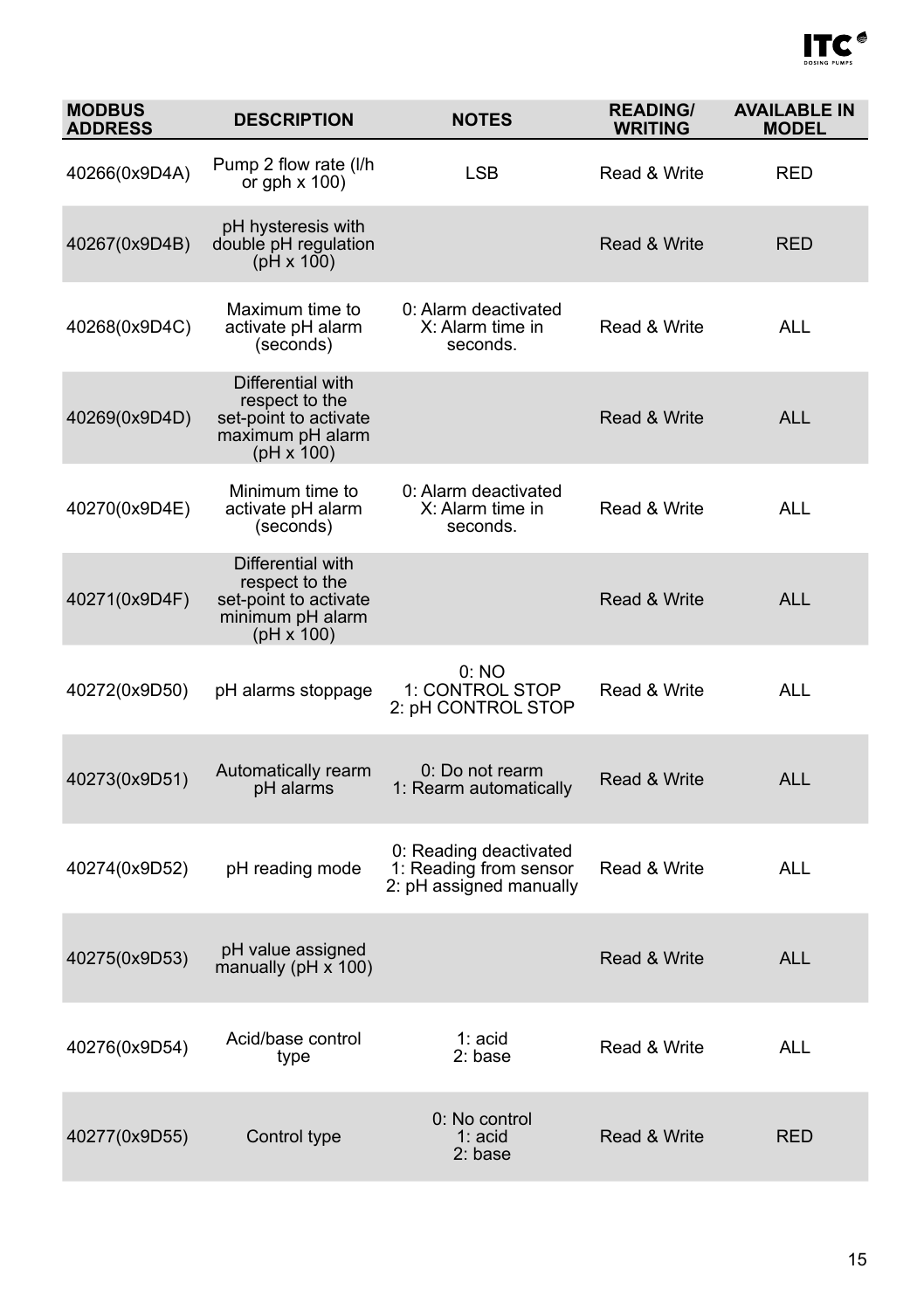# <span id="page-15-0"></span>**8. REDOX (ORP) BENCH**

| <b>MODBUS</b><br><b>ADDRESS</b> | <b>DESCRIPTION</b>                                                                             | <b>NOTES</b>                                              | <b>READING/</b><br>WRITING | <b>AVAILABLE IN</b><br><b>MODEL</b> |
|---------------------------------|------------------------------------------------------------------------------------------------|-----------------------------------------------------------|----------------------------|-------------------------------------|
| 40312(0x9D78)                   | Maximum time to<br>activate ORP alarm<br>(seconds)                                             | 0: Alarm deactivated<br>X: Alarm time in<br>seconds.      | Read & Write               | <b>BLUE/WHITE</b>                   |
| 40313(0x9D79)                   | Differential with<br>respect to the<br>set-point to activate<br>maximum ORP<br>alarm $(mV)$    |                                                           | Read & Write               | <b>BLUE/WHITE</b>                   |
| 40314(0x9D7A)                   | Minimum time to<br>activate ORP alarm<br>(seconds)                                             | 0: Alarm deactivated<br>X: Alarm time in<br>seconds.      | Read & Write               | <b>BLUE/WHITE</b>                   |
| 40315(0x9D7B)                   | Differential with<br>respect to the<br>set-point to activate<br>the minimum pH<br>alarm $(mV)$ |                                                           | Read & Write               | <b>BLUE/WHITE</b>                   |
| 40316(0x9D7C)                   | ORP alarms<br>stoppage                                                                         | 0: NO<br>1: CONTROL STOP<br>2: PPM CONTROL<br><b>STOP</b> | Read & Write               | <b>BLUE/WHITE</b>                   |
| 40317(0x9D7D)                   | Automatically rearm<br><b>ORP</b> alarms                                                       | 0: Do not rearm<br>1: Rearm automatically                 | Read & Write               | <b>BLUE/WHITE</b>                   |
| 40318(0x9D7E)                   | Oxidant/reductant<br>control type                                                              | $0:$ oxidant<br>1: reductant                              | Read & Write               | <b>BLUE/WHITE</b>                   |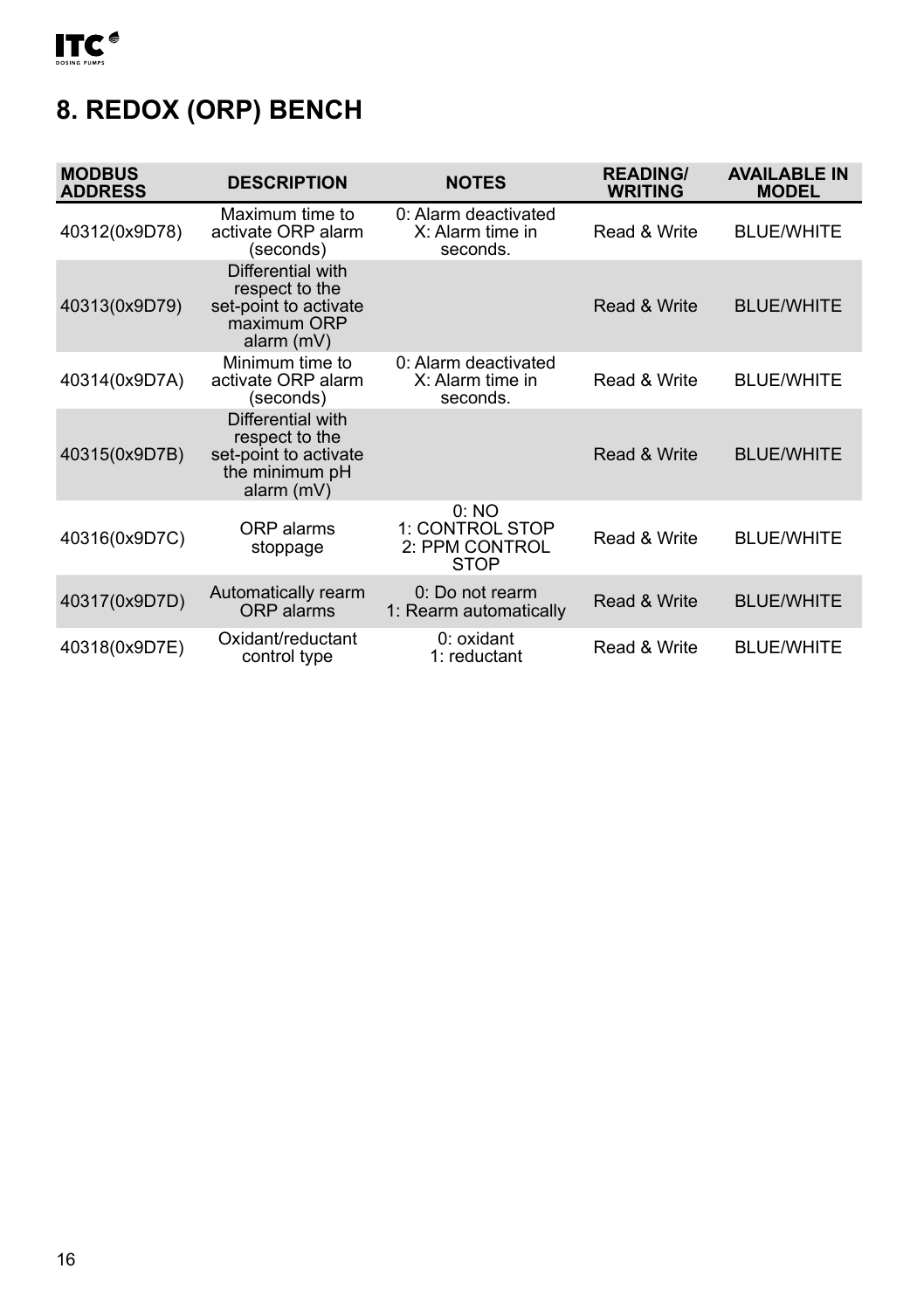

# <span id="page-16-0"></span>**9. CONFIGURATION BENCH**

| <b>MODBUS</b><br><b>ADDRESS</b> | <b>DESCRIPTION</b>                                                                              | <b>NOTES</b>            | <b>READING/</b><br><b>WRITING</b> | <b>AVAILABLE IN</b><br><b>MODEL</b> |
|---------------------------------|-------------------------------------------------------------------------------------------------|-------------------------|-----------------------------------|-------------------------------------|
| 40350(0x9D9E)                   | Flow rate unit                                                                                  | 0: Litres<br>1: Gallons | Read & Write                      | <b>ALL</b>                          |
| 40351(0x9D9F)                   | Temperature unit                                                                                | $0: {}^{0}C$<br>$1:$ °F | Read & Write                      | <b>ALL</b>                          |
| 40352(0x9DA0)                   | Flow rate control unit                                                                          | 0:ppm<br>$1: \%$        | Read & Write                      | <b>GREEN</b>                        |
| 40353(0x9DA1)                   | Diameter unit                                                                                   | 0:mm<br>$1:$ inches     | <b>Read &amp; Write</b>           | <b>WHITE</b>                        |
| 40354(0x9DA2)                   | Parameter value for<br>4mA in OUTPUT 1<br><b>REGISTER (units</b><br>depending on<br>parameter)  | <b>MSB</b>              | Read & Write                      | <b>ALL</b>                          |
| 40355(0x9DA3)                   | Parameter value for<br>4mA in OUTPUT 1<br><b>REGISTER (units)</b><br>depending on<br>parameter) | <b>LSB</b>              | <b>Read &amp; Write</b>           | <b>ALL</b>                          |
| 40356(0x9DA4)                   | Parameter value for<br>20mA in OUTPUT<br>1 REGISTER (units<br>depending on<br>parameter)        | <b>MSB</b>              | Read & Write                      | <b>ALL</b>                          |
| 40357(0x9DA5)                   | Parameter value for<br>20mA in OUTPUT<br>1 REGISTER (units<br>depending on<br>parameter)        | <b>LSB</b>              | Read & Write                      | <b>ALL</b>                          |
| 40358(0x9DA6)                   | Parameter value for<br>4mA in OUTPUT 2<br><b>REGISTER (units)</b><br>depending on<br>parameter) | MSB                     | Read & Write                      | <b>ALL</b>                          |
| 40359(0x9DA7)                   | Parameter value for<br>4mA in OUTPUT 2<br><b>REGISTER (units</b><br>depending on<br>parameter)  | <b>LSB</b>              | Read & Write                      | <b>ALL</b>                          |
| 40360(0x9DA8)                   | Parameter value for<br>20mA in OUTPUT<br>2 REGISTER (units<br>depending on<br>parameter)        | <b>MSB</b>              | Read & Write                      | <b>ALL</b>                          |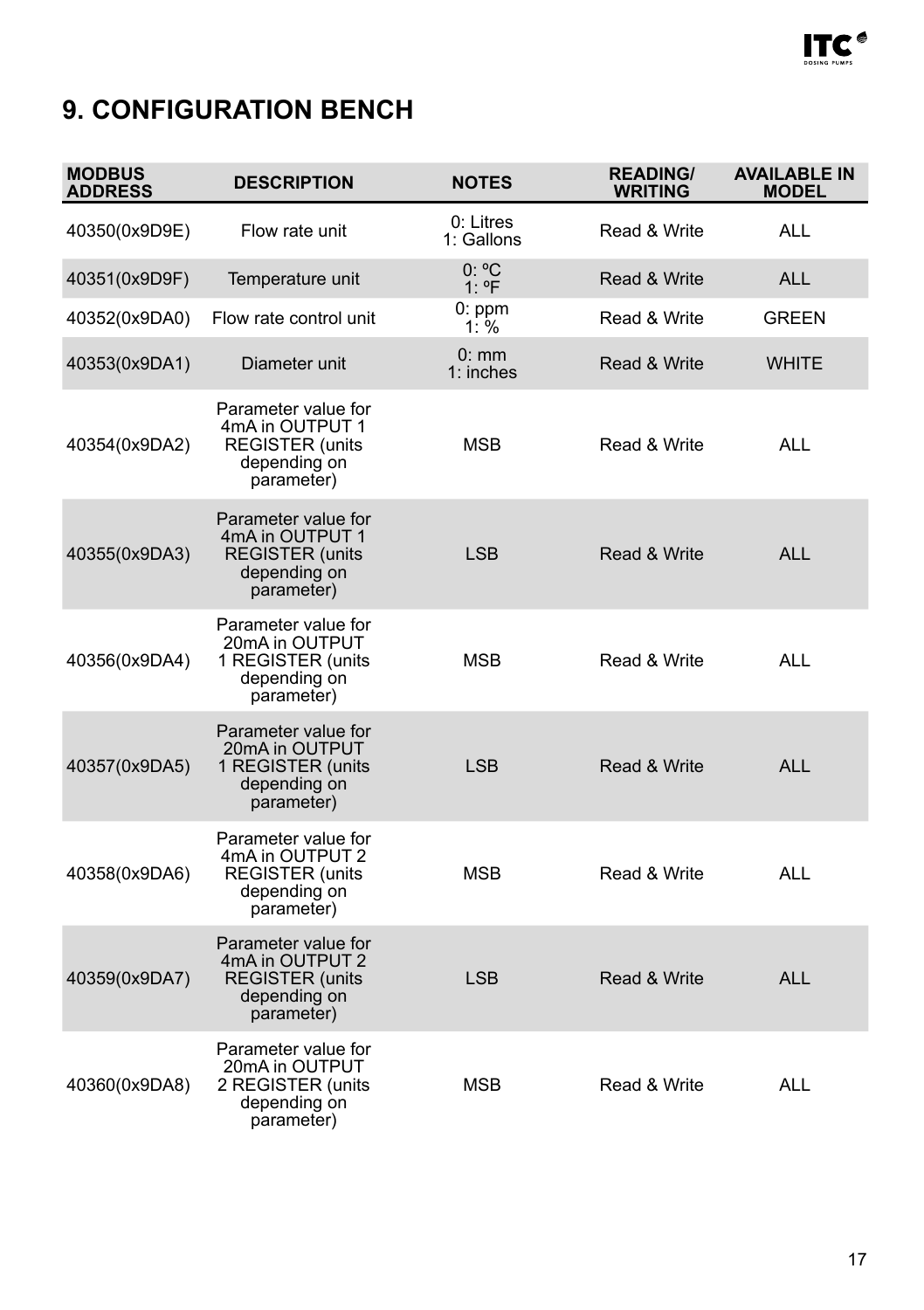| <b>MODBUS</b><br><b>ADDRESS</b> | <b>DESCRIPTION</b>                                                                                         | <b>NOTES</b>                                                                            | <b>READING/</b><br><b>WRITING</b> | <b>AVAILABLE IN</b><br><b>MODEL</b> |
|---------------------------------|------------------------------------------------------------------------------------------------------------|-----------------------------------------------------------------------------------------|-----------------------------------|-------------------------------------|
| 40361(0x9DA9)                   | Parameter value for<br>20mA in OUTPUT<br>2 REGISTER (units<br>depending on<br>parameter)                   | LSB                                                                                     | Read & Write                      | <b>ALL</b>                          |
| 40362(0x9DAA)                   | Associated<br>parameter<br>CHANNEL 1                                                                       | 0: NONE<br>1:PH<br>2:ORP<br>3: EC<br>4: PPM<br>5: Q                                     | Read & Write                      | <b>ALL</b>                          |
| 40363(0x9DAB)                   | Associated<br>parameter<br>CHANNEL 2                                                                       | 0: NONE<br>1:PH<br>2: ORP<br>3: EC<br>4: PPM<br>5: Q                                    | Read & Write                      | <b>ALL</b>                          |
| 40364(0x9DAC)                   | The temperature<br>measurement<br>is taken by the<br>temperature sensor<br>or by the conductivity<br>probe | 0: Temperature sensor<br>1: EC sensor                                                   | Read & Write                      | <b>ALL</b>                          |
| 40365(0x9DAD)                   | Temperature reading<br>mode                                                                                | 0: Reading deactivated<br>1: Reading from sensor<br>2: Temperature<br>assigned manually | Read & Write                      | <b>ALL</b>                          |
| 40366(0x9DAE)                   | Manual temperature<br>value ( $^{\circ}$ C/ $^{\circ}$ F x 10)                                             |                                                                                         | Read & Write                      | <b>ALL</b>                          |
| 40367(0x9DAF)                   | Pipe inner diameter<br>(mm/inches x 10)                                                                    |                                                                                         | Read & Write                      | <b>WHITE</b>                        |
| 40368(0x9DB0)                   | Flow rate<br>compensation when<br>calculating chlorine<br>concentration                                    | 0: With compensation<br>1: With compensation                                            | Read & Write                      | <b>WHITE</b>                        |
| 40369(0x9DB1)                   | <b>RESERVED</b>                                                                                            | <b>RESERVED</b>                                                                         | <b>RESERVED</b>                   | <b>RESERVED</b>                     |
| 40370(0x9DB2)                   | <b>RESERVED</b>                                                                                            | <b>RESERVED</b>                                                                         | <b>RESERVED</b>                   | <b>RESERVED</b>                     |
| 40371(0x9DB3)                   | <b>RESERVED</b>                                                                                            | <b>RESERVED</b>                                                                         | <b>RESERVED</b>                   | <b>RESERVED</b>                     |
| 40372(0x9DB4)                   | <b>RESERVED</b>                                                                                            | <b>RESERVED</b>                                                                         | <b>RESERVED</b>                   | <b>RESERVED</b>                     |
| 40373(0x9DB5)                   | Biocide (% x 100)                                                                                          |                                                                                         | Read & Write                      | <b>GREY/BLUE</b>                    |
| 40374(0x9DB6)                   | Cooling tower flow<br>rate ( $m^3/h$ or gpm x<br>100)                                                      | <b>MSB</b>                                                                              | Read & Write                      | <b>GREY</b>                         |
| 40375(0x9DB7)                   | Cooling tower flow<br>rate ( $m^3/h$ or gpm x<br>100)                                                      | <b>LSB</b>                                                                              | Read & Write                      | <b>GREY</b>                         |
| 40376(0x9DB8)                   | Cooling tower<br>volume (m <sup>3</sup> or<br>gallons x 100)                                               | MSB                                                                                     | Read & Write                      | <b>GREY</b>                         |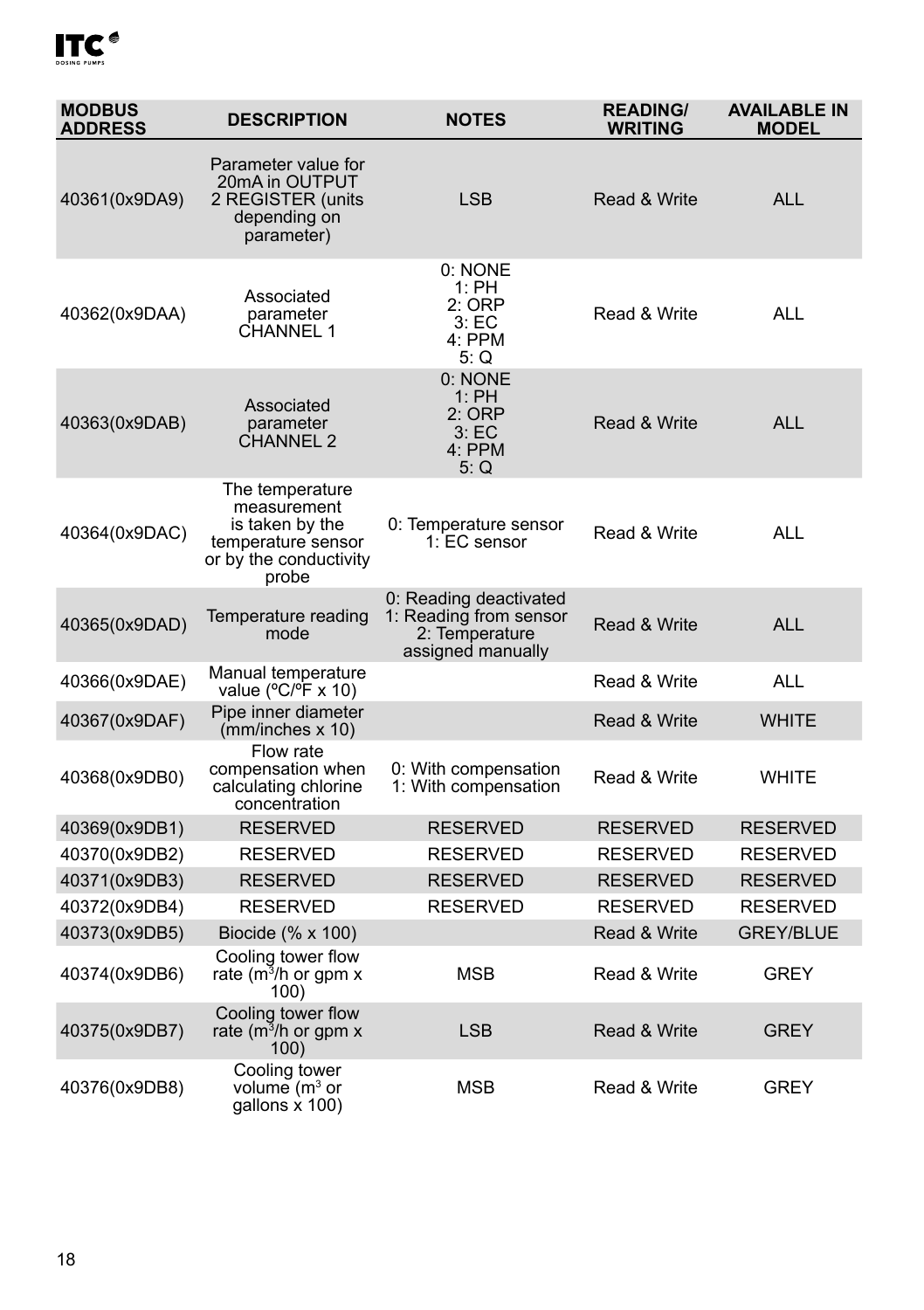

| <b>MODBUS</b><br><b>ADDRESS</b> | <b>DESCRIPTION</b>                                    | <b>NOTES</b>                   | <b>READING/</b><br><b>WRITING</b> | <b>AVAILABLE IN</b><br><b>MODEL</b> |
|---------------------------------|-------------------------------------------------------|--------------------------------|-----------------------------------|-------------------------------------|
| 40377(0x9DB9)                   | Cooling tower<br>volume $(m^3$ or<br>qallons $x$ 100) | <b>LSB</b>                     | Read & Write                      | <b>GREY</b>                         |
| 40378(0x9DBA)                   | Display automatic<br>turn-off                         | 0: Deactivated<br>1: Activated | Read & Write                      | ALL                                 |

NB: We recommend reading and modifying variables that occupy two registers at the same time (reading/writing of two registers).

NB: Each time a parameter is modified, the pump configuration is written on the non-volatile memory. These must not be continuous as the memory can only be written on a limited number of times (between 1 and 2 million).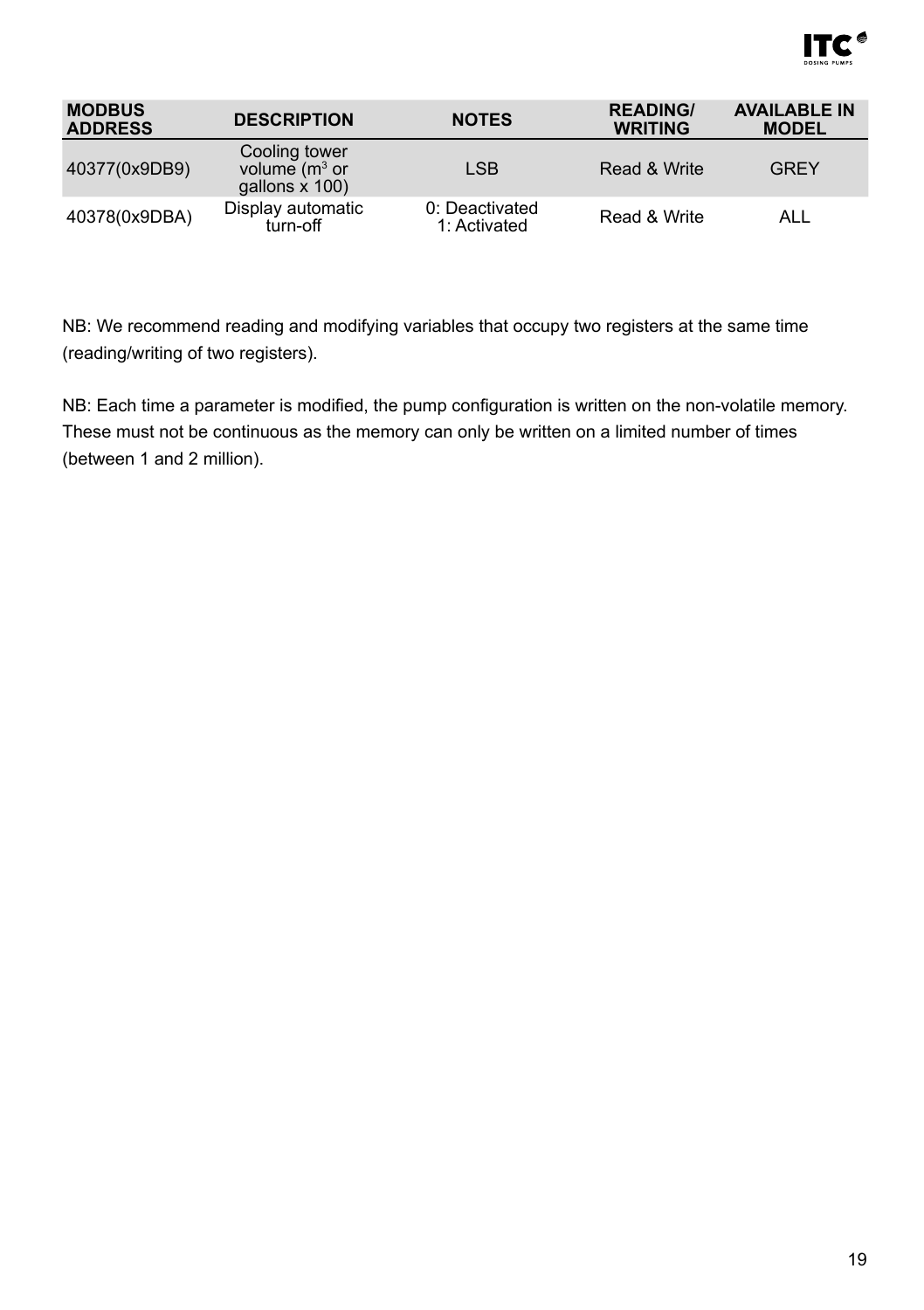<span id="page-19-0"></span>

#### **10. EXAMPLES**

**Reading one register** READ HOLDING REGISTERS (0x03)

#### Request

|      |      |      | Slave ID   Function   Reg ADDR HI   Reg ADDR LO   Num Reg HI   Num Reg LO   CRC HI   CRC LO |      |      |                     |      |
|------|------|------|---------------------------------------------------------------------------------------------|------|------|---------------------|------|
| 0x01 | 0x03 | 0x9C | 0x42                                                                                        | 0x00 | 0x01 | $\sqrt{0 \times 0}$ | 0x4E |

#### Response

| Slave ID | <b>I</b> Function I | <b>Byte Count</b> | Value HI | Value LO | <b>CRC HI</b> | <b>CRC LO</b> |
|----------|---------------------|-------------------|----------|----------|---------------|---------------|
| 0x01     | 0x03                | 0x02              | 0x00     | 0x79     | 0x79          | 0xA6          |

#### Query results:

| <b>Software version</b> |
|-------------------------|
|-------------------------|

#### **Reading multiple registers (mV pH, pH, Temperature)** READ HOLDING REGISTERS (0x03)

#### Request

| Slave ID |      |      | Function   Reg ADDR HI   Reg ADDR LO   Num Reg HI   Num Reg LO   CRC HI   CRC LO |      |      |      |      |
|----------|------|------|----------------------------------------------------------------------------------|------|------|------|------|
| 0x01     | 0x03 | 0x9C | 0x7E                                                                             | 0x00 | 0x03 | 0x4B | 0x83 |

#### Response

|      |      | Slave ID   Function   Byte Count   Value1 HI |      | Value1 <sub>LO</sub> | Value2 HI |      |      | Value2   Value3 HI   Value3 LO |
|------|------|----------------------------------------------|------|----------------------|-----------|------|------|--------------------------------|
| 0x01 | 0x03 | 0x06                                         | 0x00 | 0x01                 | 0x02      | 0xBB | 0x00 | 0x00                           |

| нι   | Value3   Value3  <br>I O | <b>CRC HI</b> | I CRC LO |  |
|------|--------------------------|---------------|----------|--|
| 0x00 | 0xBB                     | 0x2D          | 0x5B     |  |

Query results:

| mV pH       | $0x0001 \rightarrow 1 * 10-1 \rightarrow 0.1$ mV    |  |  |
|-------------|-----------------------------------------------------|--|--|
| pН          | $0x02BB \rightarrow 699 * 10-2 \rightarrow 6.99 pH$ |  |  |
| Temperature | 0x00BB → 187 $*$ 10-1 → 18.7 °C                     |  |  |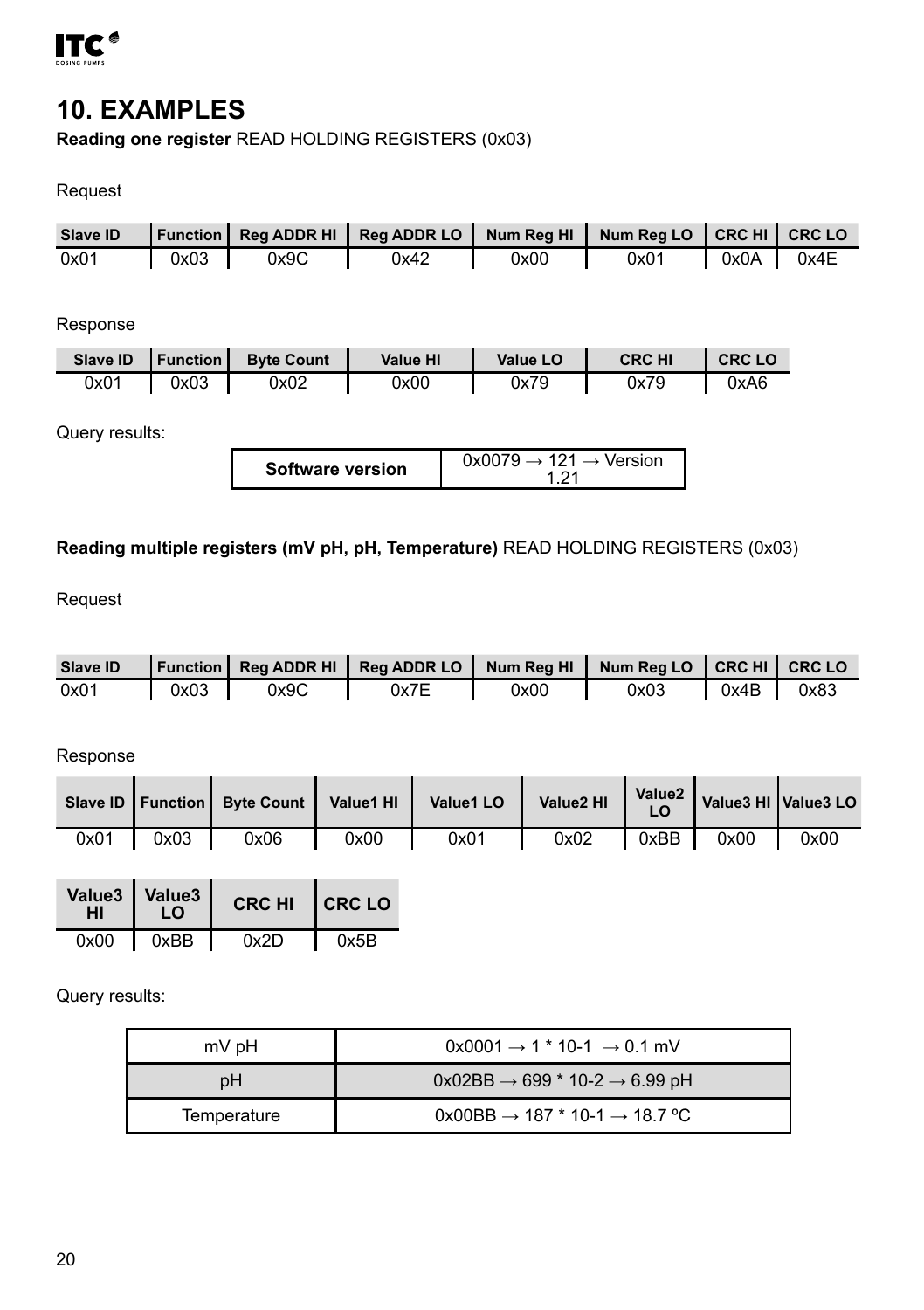

#### **Writing one register** WRITE SINGLE REGISTER (0x10)

| Activate pH control | $(0x9D3B) = 1 (0x0001)$ |
|---------------------|-------------------------|
|---------------------|-------------------------|

Request:

| Slave ID |      |      | Function   Reg ADDR HI   Reg ADDR LO   Value HI |      | Value LO   CRC HI   CRC LO |      |      |
|----------|------|------|-------------------------------------------------|------|----------------------------|------|------|
| 0x01     | 0x06 | 0x9D | 0x3B                                            | 0x00 | 0x01                       | 0x16 | 0x6B |

Response:

|      |      |      | Slave ID   Function   Reg ADDR HI   Reg ADDR LO   Value HI |      | Value LO | CRCHI CRCLO |      |
|------|------|------|------------------------------------------------------------|------|----------|-------------|------|
| 0x01 | 0x06 | 0x9D | 0x3B                                                       | 0x00 | 0x01     | $0x16$      | 0x6B |

#### **Writing multiple registers** WRITE MULTIPLE REGISTERS (0x10)

| Output chlorine control<br>(0x9D0A)        | $0x0001 = 4-20$ CHANNEL 1 |
|--------------------------------------------|---------------------------|
| Output limit (%)                           | $0x005F = 95%$            |
| Pump chlorine control<br>nominal flow rate | $0x000003B6 = 9.50$ I/h   |

Request:

| Slave ID | Function |      | Reg ADDR   Reg ADDR<br>LO | Num Reg HI | Num Reg | <b>Byte</b><br>Count | Value1 HI | Value1<br>LO |
|----------|----------|------|---------------------------|------------|---------|----------------------|-----------|--------------|
| 0x01     | 0x10     | 0x9D | 0x0A                      | 0x00       | 0x04    | 0x08                 | 0x00      | 0x01         |

|      |      |      |      | Value2 HI Value2 Value3 HI Value3 LO Value4 HI Value4 LO CRC HI CRC LO |      |      |      |
|------|------|------|------|------------------------------------------------------------------------|------|------|------|
| 0x00 | 0x5F | 0x00 | 0x00 | 0x03                                                                   | 0xB6 | 0x79 | 0xF5 |

#### Response:

|                 |      | Slave ID   Function   Reg ADDR HI   Reg ADDR LO   Num Reg HI   Num Reg LO   CRC HI   CRC LO |      |      |             |  |
|-----------------|------|---------------------------------------------------------------------------------------------|------|------|-------------|--|
| $0x01$   $0x10$ | 0x9D | 0x0A                                                                                        | 0x00 | 0x04 | 0xCE   0x64 |  |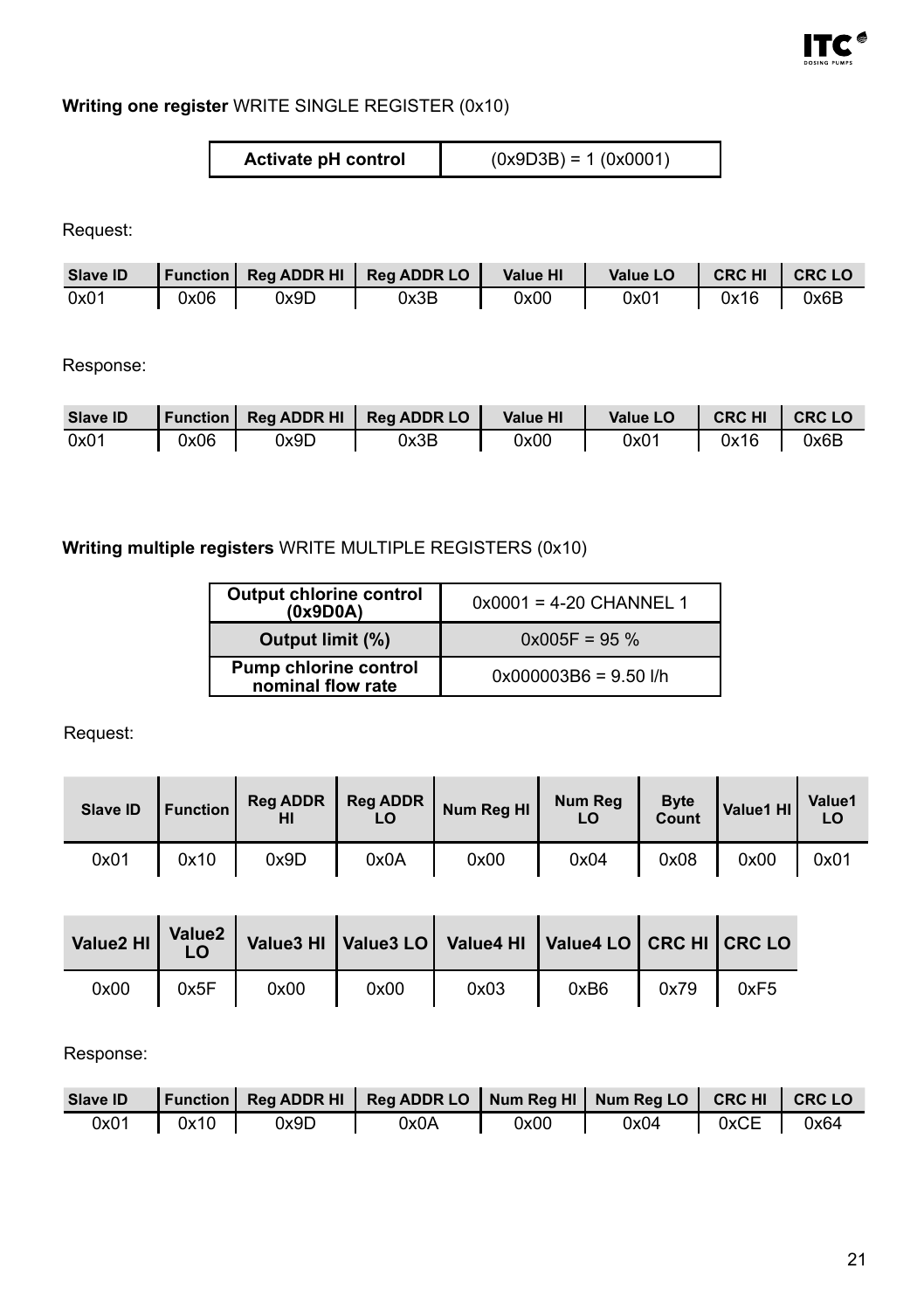# <span id="page-21-0"></span>**11. ERROR RESPONSE CODES**

|                            |                 | <b>Error response frames</b> |                       | <b>Error description</b> |                                                                                   |
|----------------------------|-----------------|------------------------------|-----------------------|--------------------------|-----------------------------------------------------------------------------------|
| <b>Slave</b><br>ID<br>0x01 | Error<br>0x83   | <b>Exception</b><br>0x02     | <b>CRC HI</b><br>0xC0 | CRC LO<br>0xF1           | Reading error. One of the registers is not<br>permitted.                          |
| <b>Slave</b><br>ID<br>0x01 | Error<br>0x83   | <b>Exception</b><br>0x03     | <b>CRC HI</b><br>0x03 | CRC LO<br>0x01           | Reading error. The number of registers to<br>read is invalid.                     |
| <b>Slave</b><br>ID<br>0x01 | Error<br>0x86   | <b>Exception</b><br>0x02     | <b>CRC HI</b><br>0xC3 | CRC LO<br>0xA1           | Error writing single register. Register not<br>permitted.                         |
| <b>Slave</b><br>ID<br>0x01 | Error<br>0x86   | <b>Exception</b><br>0x04     | <b>CRC HI</b><br>0x43 | CRC LO<br>0xA3           | Error writing single register. The variable<br>value is out of range.             |
| <b>Slave</b><br>ID<br>0x01 | Error I<br>0x90 | <b>Exception</b><br>0x03     | <b>CRC HI</b><br>0xC0 | CRC LO<br>0x01           | Error writing multiple registers. The number<br>of registers to write is invalid. |
| <b>Slave</b><br>ID<br>0x01 | Error<br>0x90   | <b>Exception</b><br>0x04     | <b>CRC HI</b><br>0x4D | <b>CRC LO</b><br>0xC3    | Error writing multiple registers. One of the<br>variable values is out of range.  |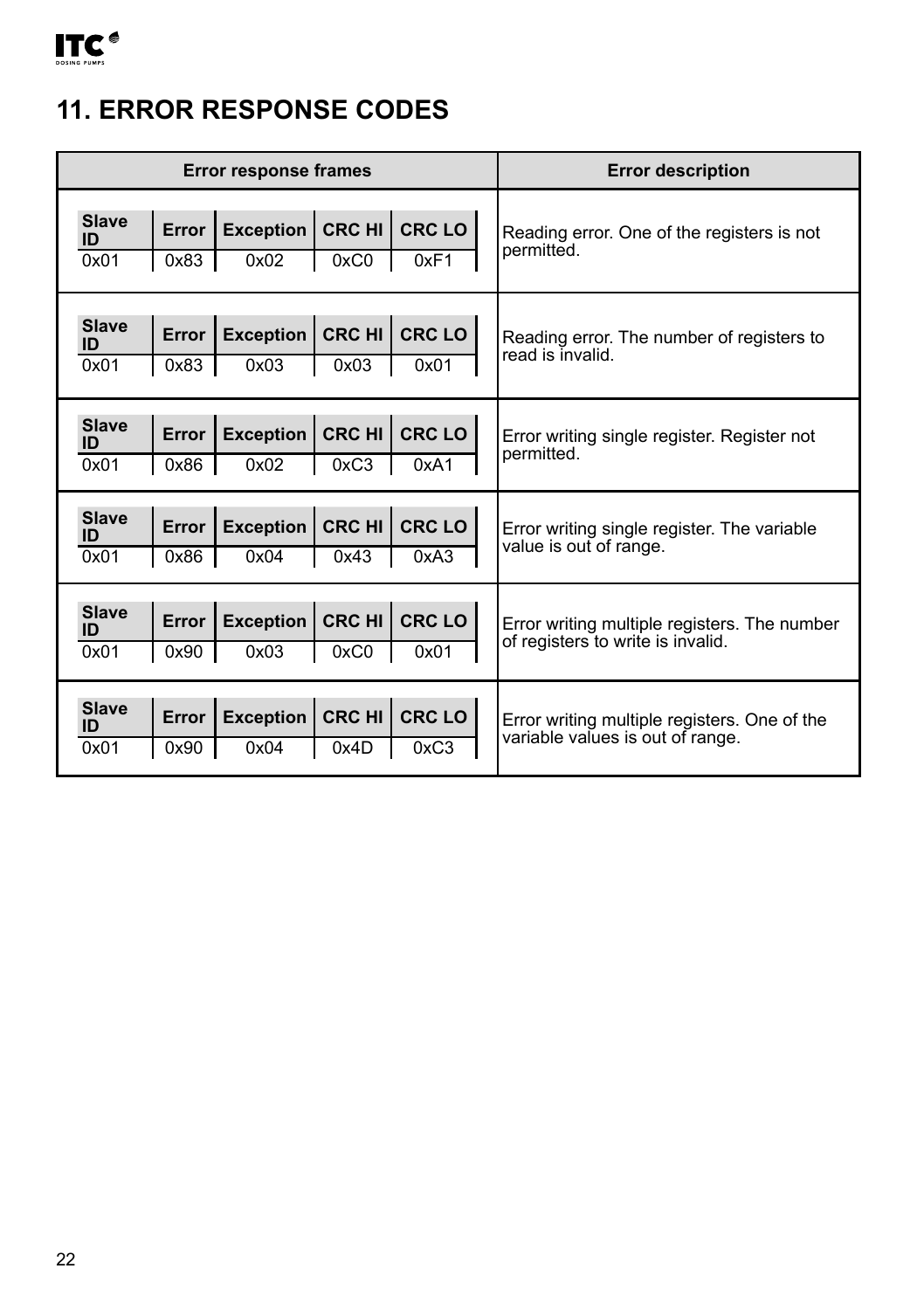

#### <span id="page-22-0"></span>**EU DECLARATION OF CONFORMITY**

# CE

I.T.C S.L. Vallès, 26 Polígono Industrial Can Bernades-Subirà 08130 Santa Perpètua de Mogoda, Spain

Declares that the **WTRTEC** products identified by serial number and manufacture year comply with the Low Voltage Directive 2014/35/EU and the Electromagnetic Compatibility Directive 2014/30/EU, provided that the installation, use and maintenance are performed in accordance with current legislation and the indications given in the instruction manual.

Xavier Corbella Manager

| ֧֧֪֪֪֧֧֚֚֚֚֚֚֚֚֚֚֚֚֚֚֚֚֚֚֚֚֚֚֚֚֚֚֚֚֚֚֚֚֝֝֟֓֡֟֓֡֟֓֡֡֟֝֓֝֬֝ |
|-----------------------------------------------------------|
| 9                                                         |
|                                                           |
|                                                           |

I.T.C. S.L. guarantees the product specified in this document against all manufacturer or material faults for 1 year, provided that the device has been installed, used and maintained correctly.

The device must be sent free of charge to an accredited workshop or to I.T.C. S.L.'s technical service, and it will be returned to you, cash on delivery.

The warranty document bearing the purchase date and the stamp of the establishment where the device was purchased, or a photocopy of the purchase invoice, must be sent alongside the device.

**SERIAL NO.**

**Purchase date and stamp of the establishment where the device was purchased**

**DATE:**